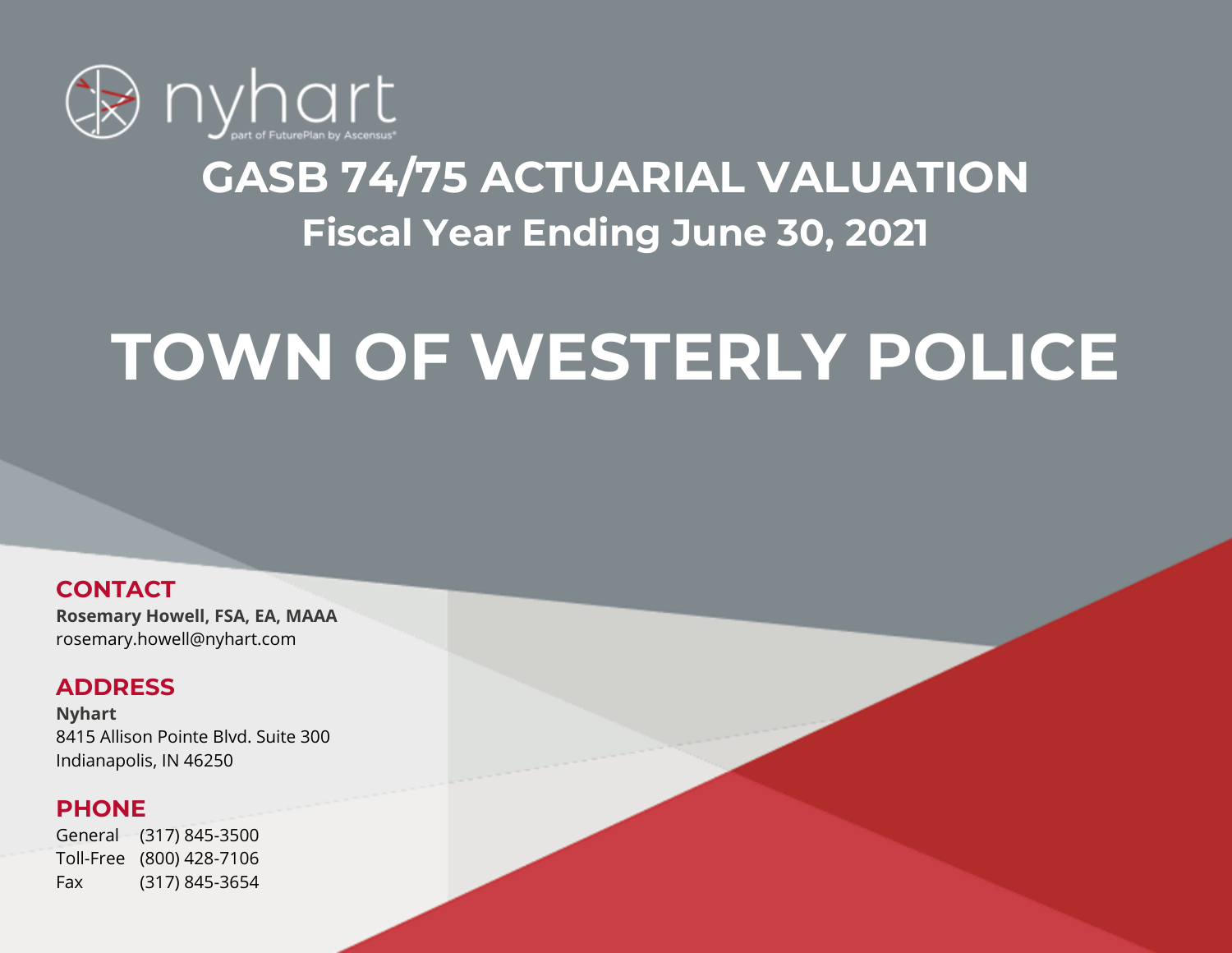### **Table of Contents**

|                                                                                                                                                                                                                    | Page                   |
|--------------------------------------------------------------------------------------------------------------------------------------------------------------------------------------------------------------------|------------------------|
| Certification                                                                                                                                                                                                      | 1                      |
| <b>Executive Summary</b>                                                                                                                                                                                           | 3                      |
| <b>GASB Disclosures</b><br>Schedule of Changes in Net OPEB Liability and Related Ratios<br>Schedule of Employer Contributions<br>OPEB Expense<br>Deferred Outflows / (Inflows) of Resources<br>Sensitivity Results | 5<br>6<br>7<br>8<br>10 |
| Asset Information                                                                                                                                                                                                  | 11                     |
| <b>Actuarially Determined Contributions</b>                                                                                                                                                                        | 13                     |
| Projection of GASB Disclosures                                                                                                                                                                                     | 14                     |
| Cash Flow Projections                                                                                                                                                                                              | 15                     |
| Discussion of Discount Rates                                                                                                                                                                                       | 16                     |
| Summary of Plan Participants                                                                                                                                                                                       | 17                     |
| <b>Substantive Plan Provisions</b>                                                                                                                                                                                 | 19                     |
| <b>Actuarial Methods and Assumptions</b>                                                                                                                                                                           | 22                     |
| Appendix<br>Comparison of Participant Demographic Information<br>Detailed Actuary's Notes                                                                                                                          | 27<br>28<br>29         |
| Glossary<br>Decrements Exhibit<br><b>Retirement Rates Exhibit</b><br>Definitions                                                                                                                                   | 30<br>31<br>32<br>33   |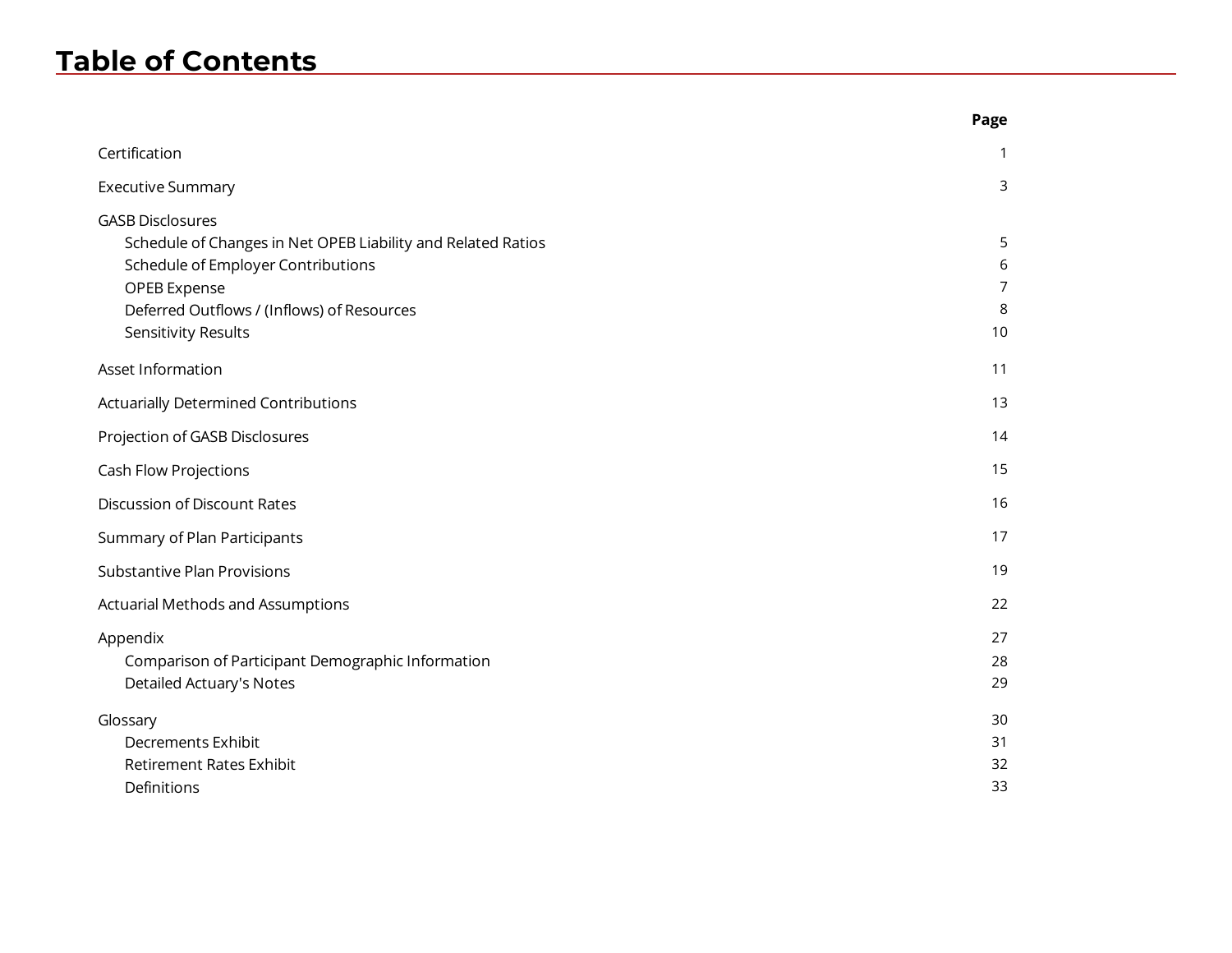

**December 6, 2021**

#### **Dyann Baker Town of Westerly Police 45 Broad Street Westerly, RI 2891**

This report summarizes the GASB actuarial valuation for the Town of Westerly Police 2020/21 fiscal year. To the best of our knowledge, the report presents a fair position of the funded status of the plan in accordance with GASB Statement No. 74 (Financial Reporting for Post-Employment Benefit Plans Other Than Pension Plans) and GASB Statement No. 75 (Accounting and Financial Reporting by Employers for Post-Employment Benefits Other Than Pensions). This report may not be appropriate for other purposes. Please contact Nyhart prior to disclosing this report to any other party or relying on its content for any purpose other than that explained above. Failure to do so may result in misrepresentation or misinterpretation of this report.

The information presented herein is based on the actuarial assumptions and substantive plan provisions summarized in this report and participant information furnished to us by the Plan Sponsor. We have reviewed the employee census provided by the Plan Sponsor for reasonableness when compared to the prior information provided but have not audited the information at the source, and therefore do not accept responsibility for the accuracy or the completeness of the data on which the information is based. When relevant data may be missing, we may have made assumptions we feel are neutral or conservative to the purpose of the measurement. We are not aware of any significant issues with and have relied on the data provided.

The discount rate, other economic assumptions, and demographic assumptions have been selected by the Plan Sponsor with the concurrence of Nyhart. In our opinion, the actuarial assumptions are individually reasonable and in combination represent our estimate of anticipated experience of the Plan. All calculations have been made in accordance with generally accepted actuarial principles and practice.

Future actuarial measurements may differ significantly from the current measurements presented in this report due to such factors as the following:

- · plan experience differing from that anticipated by the economic or demographic assumptions;
- · changes in economic or demographic assumptions;
- increases or decreases expected as part of the natural operation of the methodology used for these measurements (such as the end of an amortization period); and
- · changes in plan provisions or applicable law.

We did not perform an analysis of the potential range of future measurements due to the limited scope of our engagement.

To our knowledge, there have been no significant events prior to the current year's measurement date or as of the date of this report that could materially affect the results contained herein.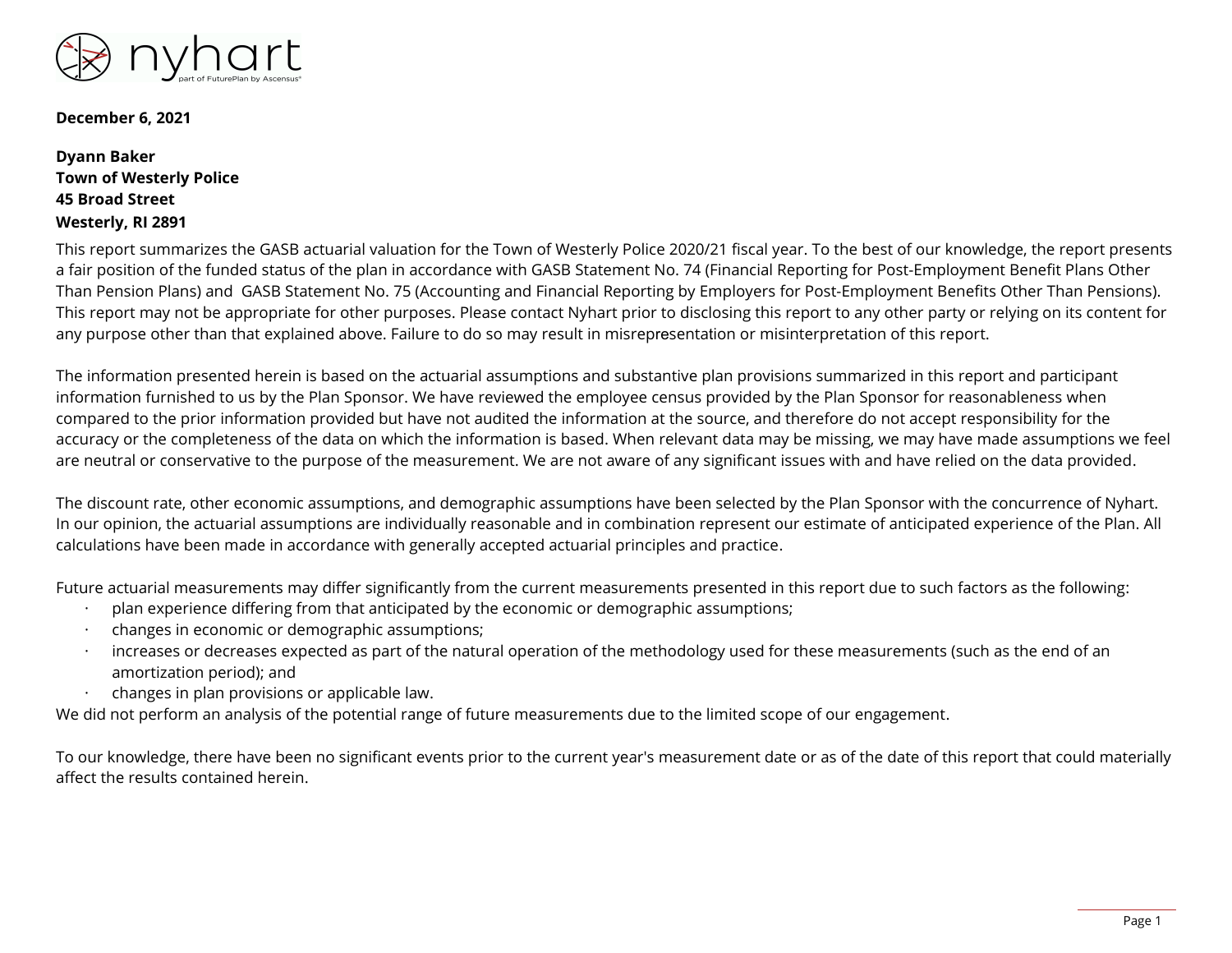

Neither Nyhart nor any of its employees has any relationship with the plan or its sponsor that could impair or appear to impair the objectivity of this report. Our professional work is in full compliance with the American Academy of Actuaries "Code of Professional Conduct" Precept 7 regarding conflict of interest. The undersigned meet the Qualification Standards of the American Academy of Actuaries to render the actuarial opinion contained herein.

Should you have any questions please do not hesitate to contact us.

Kosemary Howell

Rosemary Howell, FSA, EA, MAAA Actuary

Cody Kocher

Cody Kocher, ASA, MAAA Actuary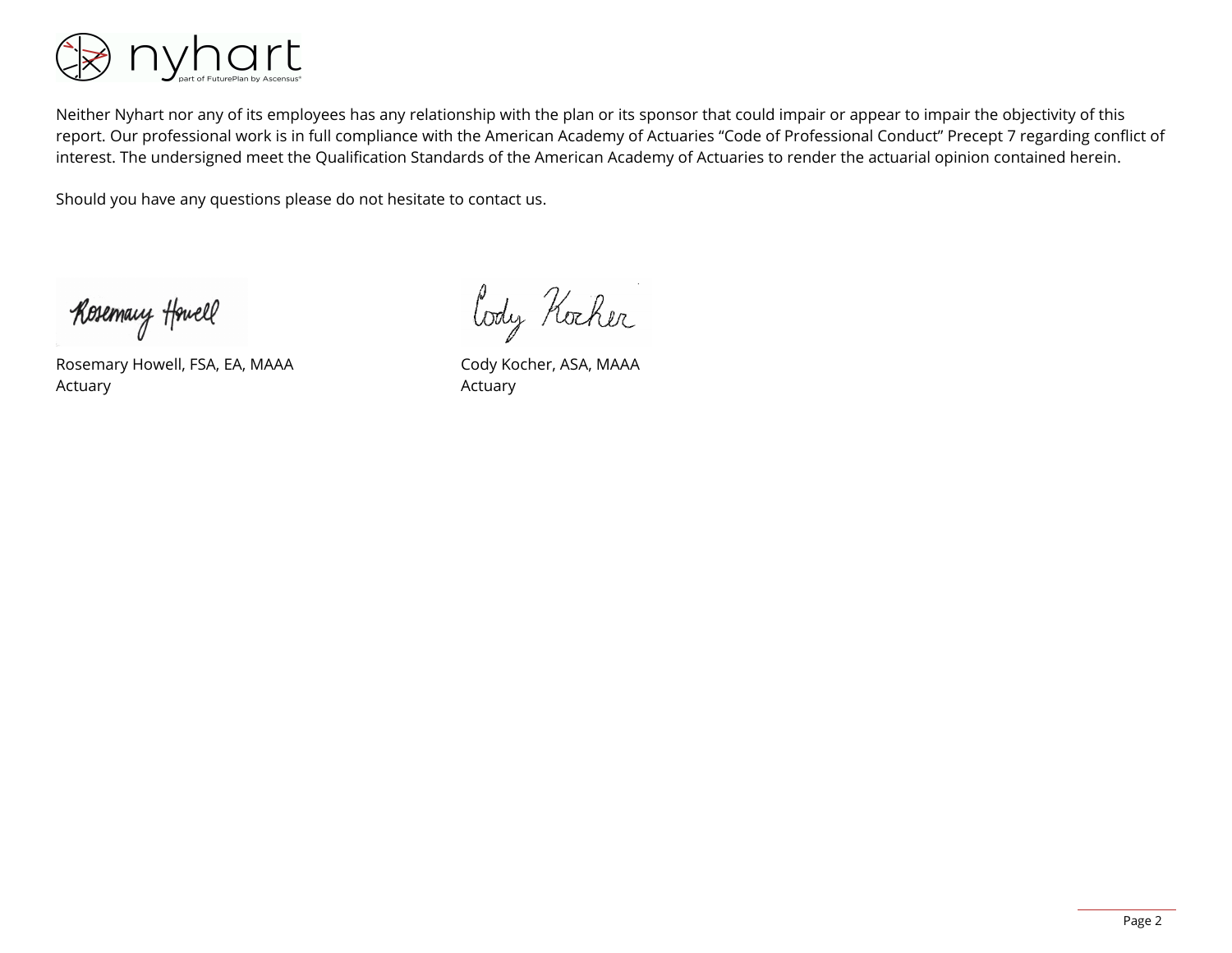### **Executive Summary**

**Town of Westerly Police GASB 74/75 Valuation** for Fiscal Year Ending June 30, 2021

### **Summary of Results**

Presented below is the summary of GASB 75 results for the fiscal year ending June 30, 2021 compared to the prior fiscal year as shown in the Town's Notes to Financial Statement.

|                                            |                | As of June 30, 2020 | As of June 30, 2021 |
|--------------------------------------------|----------------|---------------------|---------------------|
| <b>Total OPEB Liability</b>                | $\updownarrow$ | 18,719,415          | \$<br>18,063,949    |
| <b>Actuarial Value of Assets</b>           | \$             | (6, 142, 908)       | \$<br>(7,785,220)   |
| <b>Net OPEB Liability</b>                  | \$             | 12,576,507          | \$<br>10,278,729    |
| <b>Funded Ratio</b>                        |                | 32.8%               | 43.1%               |
|                                            |                |                     |                     |
|                                            |                | FY 2019/20          | FY 2020/21          |
| <b>OPEB Expense</b>                        | \$             | (1, 271, 663)       | \$<br>(1,749,968)   |
| <b>Annual Employer Contributions</b>       | \$             | 1,252,893           | \$<br>1,258,061     |
| <b>Actuarially Determined Contribution</b> | \$             | 1,252,893           | \$<br>1,275,774     |
|                                            |                |                     |                     |
|                                            |                | As of June 30, 2020 | As of June 30, 2021 |
| <b>Discount Rate</b>                       |                | 7.00%               | 7.00%               |
| <b>Expected Return on Assets</b>           |                | 7.00%               | 7.00%               |
|                                            |                |                     |                     |
|                                            |                |                     | As of June 30, 2021 |
| <b>Total Active Participants</b>           |                |                     | 47                  |
| <b>Total Retiree Participants</b>          |                |                     | 55                  |

The active participants' number above may include active employees who currently have no health care coverage. Refer to Summary of Participants section for an accurate breakdown of active employees with and without coverage.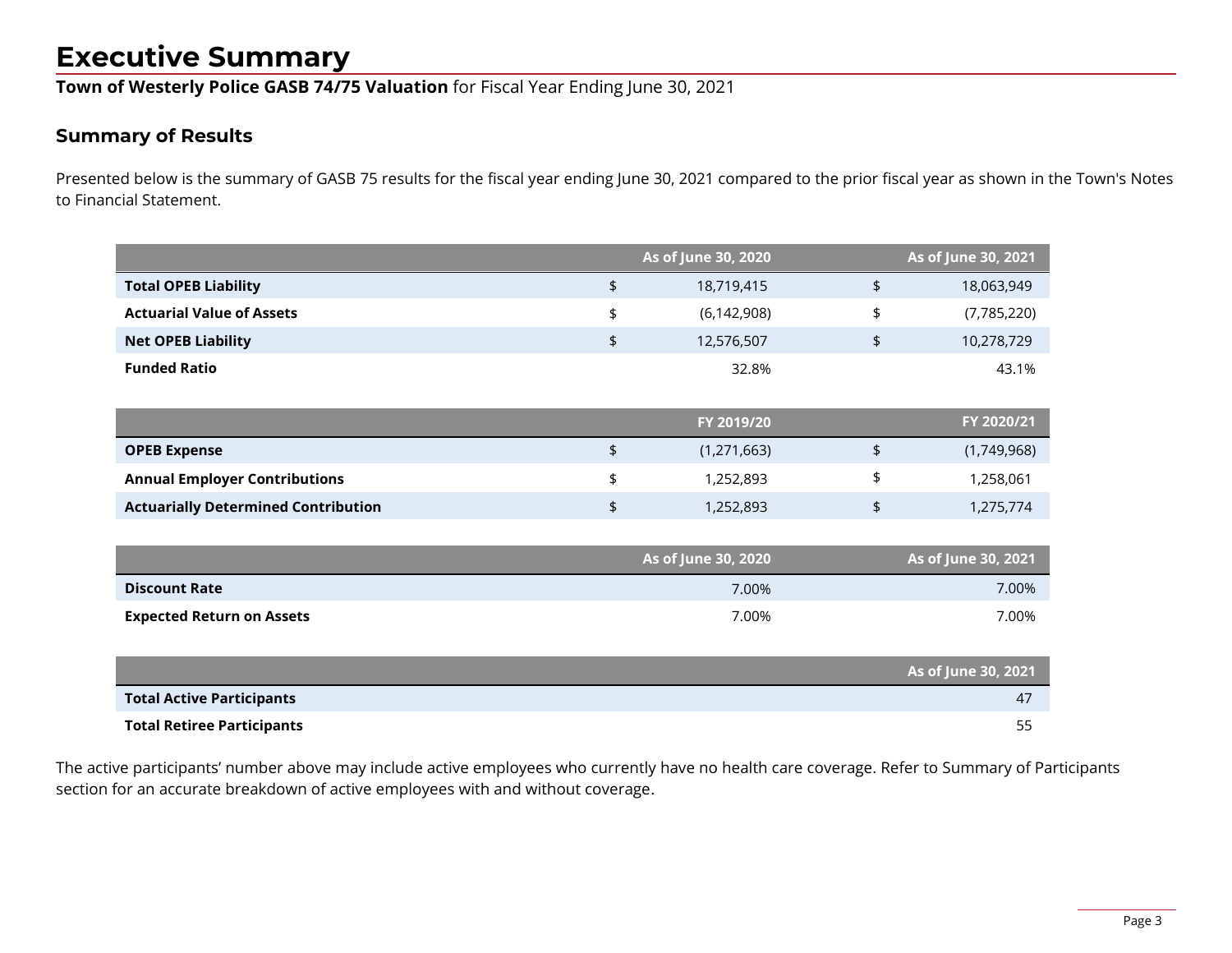### **Executive Summary**

**Town of Westerly Police GASB 74/75 Valuation** for Fiscal Year Ending June 30, 2021

#### **Summary of Results**

Below is a breakdown of total GASB 75 liabilities allocated to past and current service compared to the prior year. The table below also provides a breakdown of the Total OPEB Liability allocated to pre- and post- Medicare eligibility. The liability shown below includes explicit (if any) and implicit subsidies. Refer to the Substantive Plan Provisions section for complete information on the Plan Sponsor's GASB subsidies.

| <b>Present Value of Future Benefits</b>       |               | As of June 30, 2020 | As of June 30, 2021 |
|-----------------------------------------------|---------------|---------------------|---------------------|
| <b>Active Employees</b>                       | \$            | 5,351,259           | \$<br>5,048,031     |
| Retired Employees                             |               | 14,895,400          | 14,733,474          |
| <b>Total Present Value of Future Benefits</b> | \$            | 20,246,659          | \$<br>19,781,505    |
|                                               |               |                     |                     |
| <b>Total OPEB Liability</b>                   |               | As of June 30, 2020 | As of June 30, 2021 |
| Active Pre-Medicare                           | \$            | 3,603,240           | \$<br>3,122,041     |
| Active Post-Medicare                          |               | 220,775             | 208,434             |
| <b>Active Liability</b>                       | \$            | 3,824,015           | \$<br>3,330,475     |
|                                               |               |                     |                     |
| Retiree Pre-Medicare                          | $\frac{1}{2}$ | 5,267,605           | \$<br>4,255,630     |
| Retiree Post-Medicare                         |               | 9,627,795           | 10,477,844          |
| Retiree Liability                             | \$            | 14,895,400          | \$<br>14,733,474    |
|                                               |               |                     |                     |
| <b>Total OPEB Liability</b>                   | \$            | 18,719,415          | \$<br>18,063,949    |
|                                               |               |                     |                     |
|                                               |               | As of June 30, 2020 | As of June 30, 2021 |
| Discount Rate                                 |               | 7.00%               | 7.00%               |



**Millions**



**Present Value of Future Benefits (PVFB)** is the amount needed as of June 30, 2021 and June 30, 2020, to fully fund the Town's retiree health care subsidies for existing and future retirees and their dependents assuming all actuarial assumptions are met.

**Total OPEB Liability** is the portion of PVFB considered to be accrued or earned as of June 30, 2021 and June 30, 2020. This amount is a required disclosure in the Required Supplementary Information section.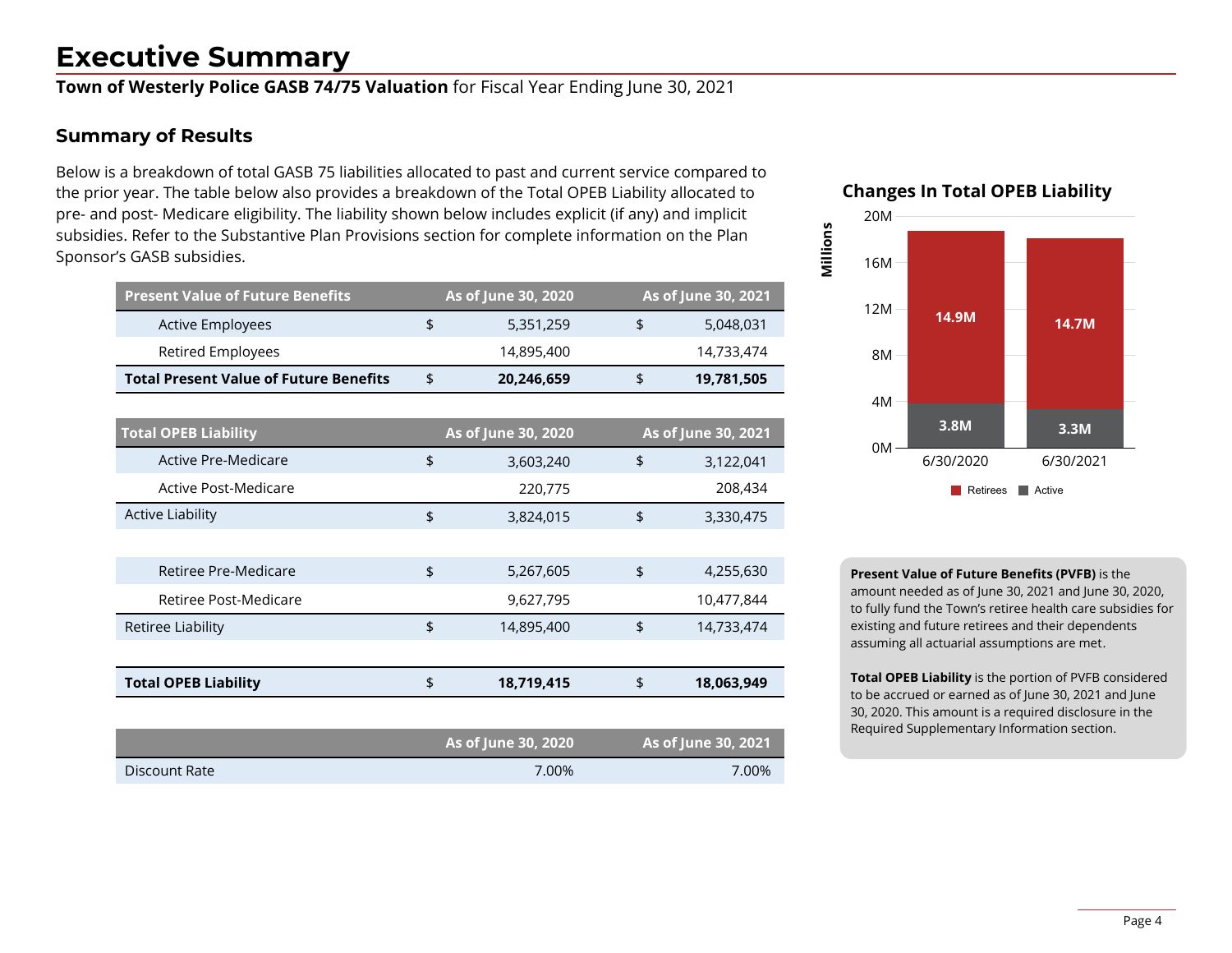**Town of Westerly Police GASB 74/75 Valuation** for Fiscal Year Ending June 30, 2021

### **Schedule of Changes in Net OPEB Liability and Related Ratios**

| <b>OPEB Liability</b>                                    | FY 2020/21       |                | FY 2019/20     |               | FY 2018/19     | FY 2017/18        |
|----------------------------------------------------------|------------------|----------------|----------------|---------------|----------------|-------------------|
| <b>Total OPEB Liability</b>                              |                  |                |                |               |                |                   |
| Total OPEB Liability - beginning of year                 | \$<br>18,719,415 | $\updownarrow$ | 17,918,314     | \$            | 26,904,189     | \$<br>30,748,509  |
| Service cost                                             | 167,514          |                | 166,945        |               | 298,837        | 341,151           |
| Interest                                                 | 1,292,683        |                | 1,238,966      |               | 1,100,334      | 1,106,276         |
| Change of benefit terms                                  | $\mathbf 0$      |                | $\mathbf 0$    |               | $\mathbf 0$    | $\mathbf{0}$      |
| Changes in assumptions                                   | 266,810          |                | 0              |               | (8,040,490)    | (2, 185, 085)     |
| Differences between expected and actual experience       | (1,527,984)      |                | 179,938        |               | (1,605,924)    | (2,380,680)       |
| Benefit payments                                         | (854, 489)       |                | (784, 748)     |               | (738, 632)     | (725, 982)        |
| Net change in total OPEB liability                       | \$<br>(655, 466) | \$             | 801,101        | \$            | (8,985,875)    | \$<br>(3,844,320) |
| Total OPEB Liability - end of year                       | \$<br>18,063,949 | \$             | 18,719,415     | \$            | 17,918,314     | \$<br>26,904,189  |
|                                                          |                  |                |                |               |                |                   |
| <b>Plan Fiduciary Net Position</b>                       |                  |                |                |               |                |                   |
| Plan fiduciary net position - beginning of year          | \$<br>6,142,908  | \$             | 5,399,574      | $\frac{1}{2}$ | 4,189,894      | \$<br>2,800,049   |
| Contributions - employer                                 | 1,258,061        |                | 1,252,893      |               | 1,535,800      | 1,912,794         |
| Contributions - active employees                         | $\mathbf 0$      |                | $\overline{0}$ |               | $\overline{0}$ | $\mathbf 0$       |
| Net investment income                                    | 1,290,874        |                | 325,129        |               | 447,825        | 239,784           |
| Benefit payments                                         | (854, 489)       |                | (784, 748)     |               | (738, 632)     | (725, 982)        |
| Trust administrative expenses                            | (52, 134)        |                | (49, 940)      |               | (35, 575)      | (37, 013)         |
| Net change in plan fiduciary net position                | \$<br>1,642,312  | \$             | 743,334        | \$            | 1,209,418      | \$<br>1,389,583   |
| Plan fiduciary net position - end of year                | \$<br>7,785,220  | \$             | 6,142,908      | \$            | 5,399,312      | \$<br>4,189,632   |
|                                                          |                  |                |                |               |                |                   |
| Net OPEB Liability - end of year                         | \$<br>10,278,729 | \$             | 12,576,507     | \$            | 12,519,002     | \$<br>22,714,557  |
|                                                          |                  |                |                |               |                |                   |
| Plan fiduciary net position as % of total OPEB liability | 43.1%            |                | 32.8%          |               | 30.1%          | 15.6%             |
| Covered employee payroll                                 | \$<br>3,911,875  | \$             | 3,603,494      | \$            | 3,463,796      | \$<br>3,778,768   |
| Net OPEB liability as % of covered payroll               | 262.8%           |                | 349.0%         |               | 361.4%         | 601.1%            |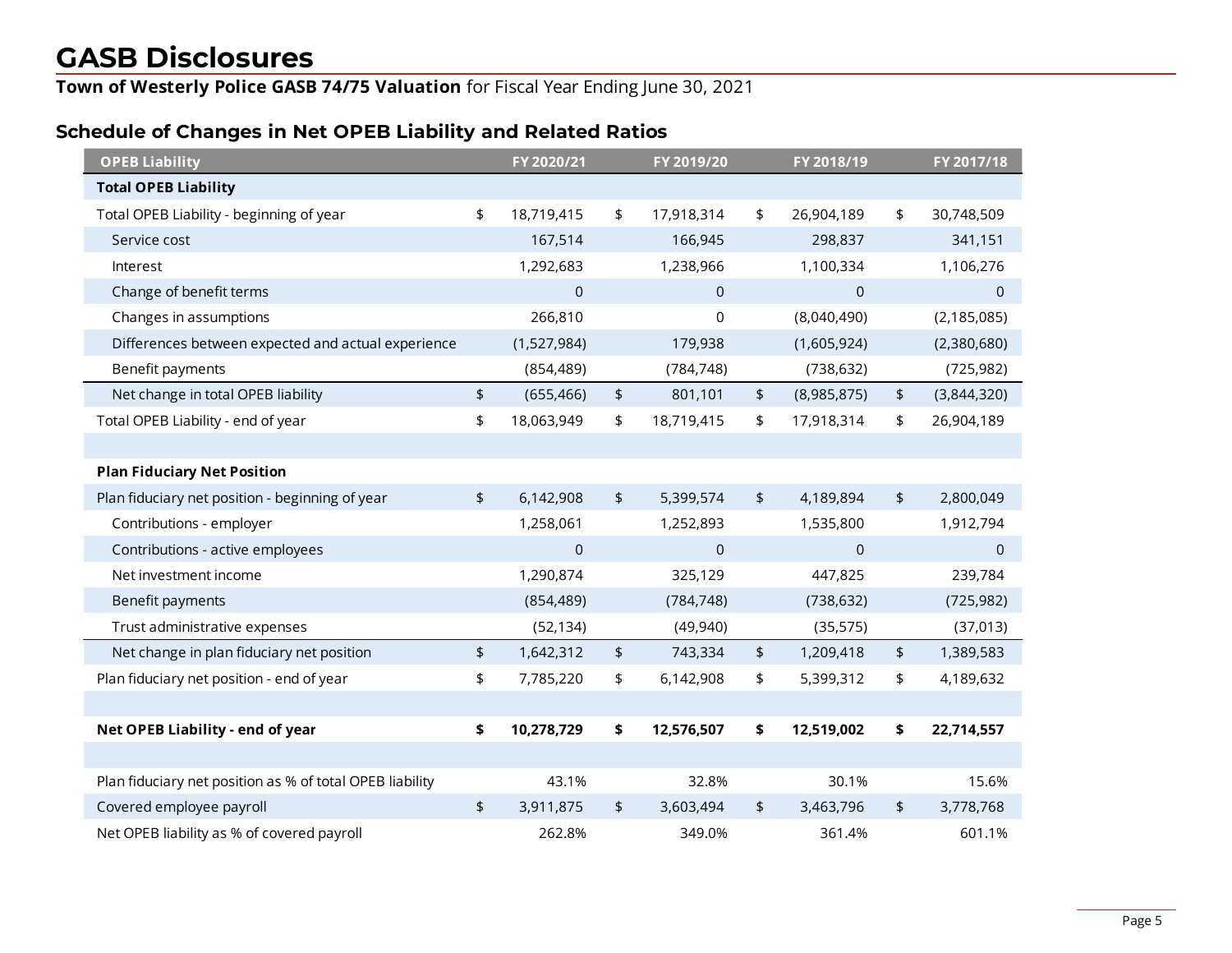**Town of Westerly Police GASB 74/75 Valuation** for Fiscal Year Ending June 30, 2021

#### **Schedule of Employer Contributions**

The Actuarially Determined Contributions (ADC) shown below are based on the Annual Required Contribution (ARC) calculated in prior GASB 45 actuarial valuations as shown in the Town's financial statements.

|                                           | FY 2020/21      |               | FY 2019/20     |               | FY 2018/19 |            | FY 2017/18 |                | FY 2016/17 |
|-------------------------------------------|-----------------|---------------|----------------|---------------|------------|------------|------------|----------------|------------|
| Actuarially Determined Contribution (ADC) | \$<br>1,275,774 | \$            | 1,252,893      | \$            | 1,365,184  | \$         | 1,501,065  | \$             | 1,912,794  |
| Contributions in relation to the ADC      | 1,258,061       |               | 1,252,893      |               | 1,535,800  |            | 1,912,794  |                | 400,000    |
| Contribution deficiency/(excess)          | \$<br>17,713    | \$            | $\overline{0}$ | $\frac{1}{2}$ | (170, 616) | \$         | (411, 729) | $\frac{1}{2}$  | 1,512,794  |
|                                           |                 |               |                |               |            |            |            |                |            |
| Covered employee payroll                  | \$<br>3,911,875 | $\frac{1}{2}$ | 3,603,494      | $\frac{1}{2}$ | 3,463,796  | \$         | 3,778,768  | $\frac{1}{2}$  | 3,668,707  |
| Contribution as a % of covered payroll    | 32.2%           |               | 34.8%          |               | 44.3%      |            | 50.6%      |                | 10.9%      |
|                                           |                 |               |                |               |            |            |            |                |            |
|                                           | FY 2015/16      |               | FY 2014/15     |               | FY 2013/14 |            | FY 2012/13 |                | FY 2011/12 |
| Actuarially Determined Contribution (ADC) | \$<br>2,784,810 | $\frac{1}{2}$ | 936,800        | $\frac{1}{2}$ | 966,300    | $\sqrt{2}$ | 922,800    | $\frac{1}{2}$  | 907,530    |
| Contributions in relation to the ADC      | 386,000         |               | 429,600        |               | 429,600    |            | 467,920    |                | 685,328    |
| Contribution deficiency/(excess)          | \$<br>2,398,810 | $\frac{1}{2}$ | 507,200        | $\frac{1}{2}$ | 536,700    | \$         | 454,880    | $\updownarrow$ | 222,202    |
|                                           |                 |               |                |               |            |            |            |                |            |
| Covered employee payroll                  | \$<br>3,406,417 | \$            | 3,307,201      | \$            | 3,384,654  | \$         | 3,039,511  | $\sqrt{2}$     | 2,847,036  |
|                                           |                 |               |                |               |            |            |            |                |            |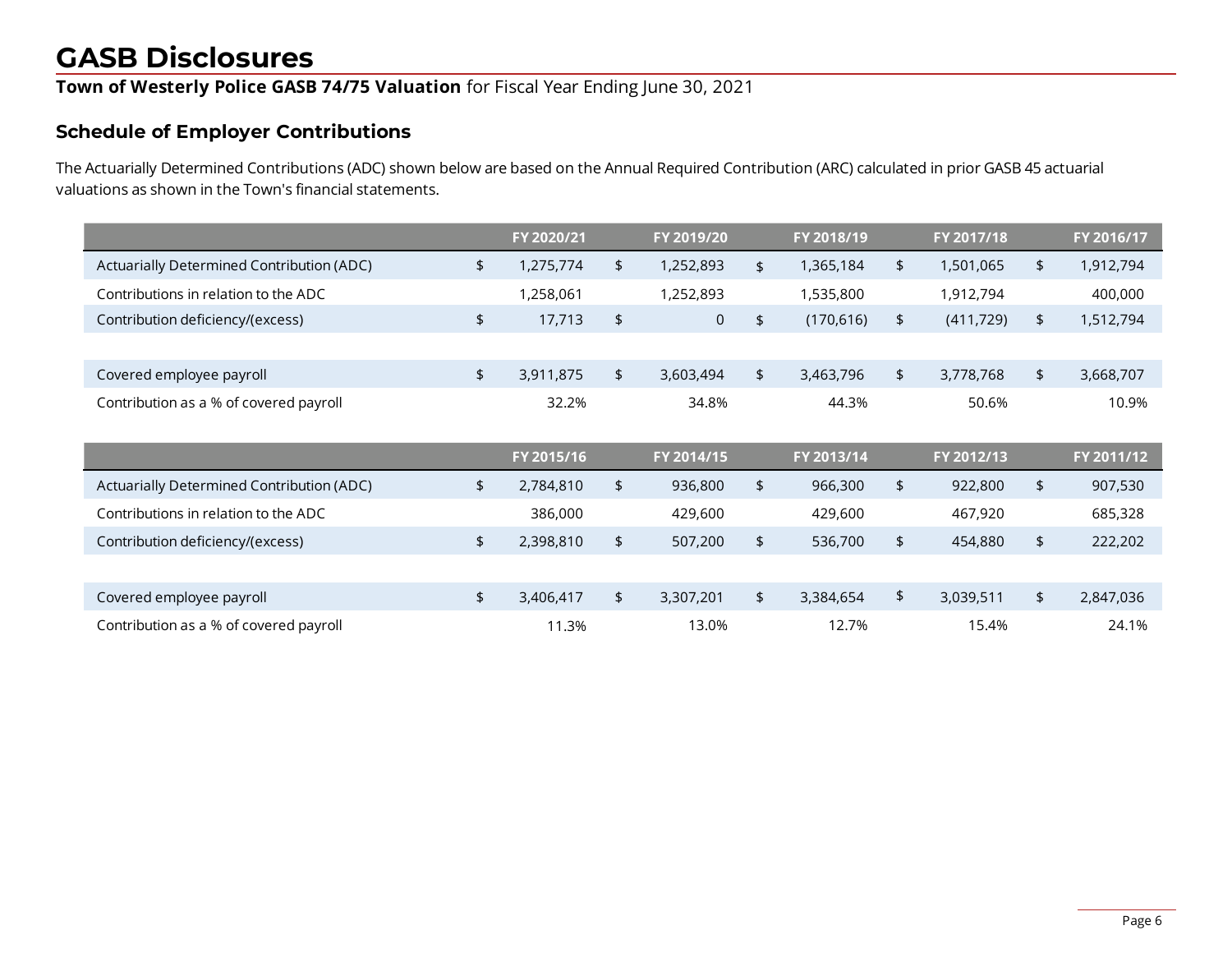**Town of Westerly Police GASB 74/75 Valuation** for Fiscal Year Ending June 30, 2021

### **OPEB Expense**

| <b>OPEB Expense</b>                                                           |                      | FY 2020/21     |                | FY 2019/20   |
|-------------------------------------------------------------------------------|----------------------|----------------|----------------|--------------|
| <b>Discount Rate</b>                                                          |                      |                |                |              |
| Beginning of year                                                             |                      | 7.00%          |                | 7.00%        |
| End of year                                                                   |                      | 7.00%          |                | 7.00%        |
|                                                                               |                      |                |                |              |
| Service cost                                                                  | \$                   | 167,514        | $\updownarrow$ | 166,945      |
| Interest                                                                      |                      | 1,292,683      |                | 1,238,966    |
| Change of benefit terms                                                       |                      | $\mathbf 0$    |                | $\mathbf 0$  |
| Projected earnings on OPEB plan investments                                   |                      | (442,096)      |                | (392, 360)   |
| Reduction for contributions from active employees                             |                      | $\overline{0}$ |                | $\mathbf{0}$ |
| OPEB plan administrative expenses                                             |                      | 52,134         |                | 49,940       |
|                                                                               |                      |                |                |              |
| Current period recognition of deferred outflows / (inflows) of resources      |                      |                |                |              |
| Differences between expected and actual experience                            | \$                   | (1,001,445)    | \$             | (619, 449)   |
| Changes in assumptions                                                        |                      | (1,637,560)    |                | (1,704,263)  |
| Net difference between projected and actual earnings on OPEB plan investments |                      | (181, 198)     |                | (11, 442)    |
| Total current period recognition                                              | $\pmb{\mathfrak{p}}$ | (2,820,203)    | \$             | (2,335,154)  |
|                                                                               |                      |                |                |              |
| Total OPEB expense                                                            | \$                   | (1,749,968)    | \$             | (1,271,663)  |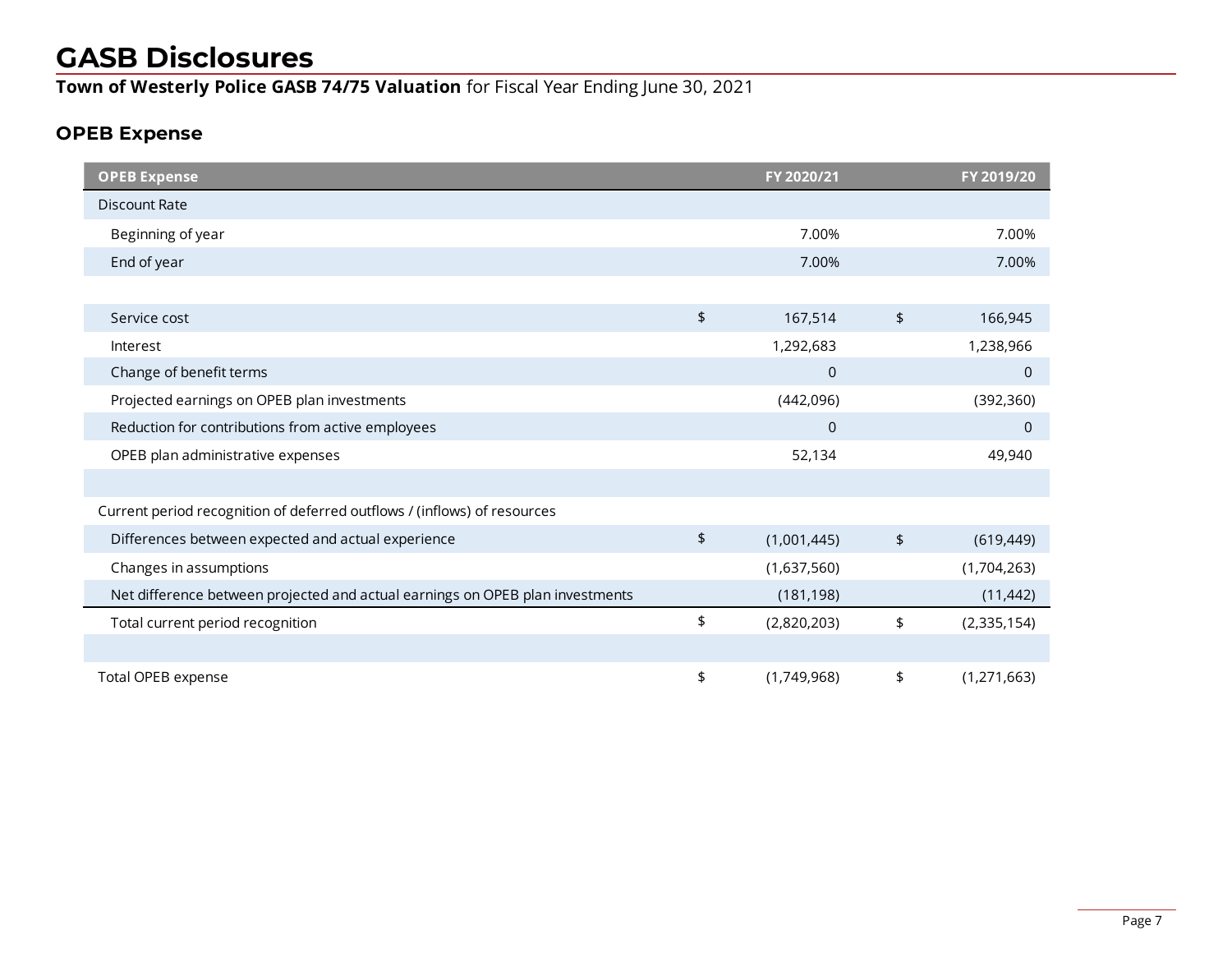**Town of Westerly Police GASB 74/75 Valuation** for Fiscal Year Ending June 30, 2021

### **Deferred Outflows / (Inflows) of Resources**

Deferred Outflows / (Inflows) of Resources represents the following items that have not been recognized in the OPEB Expense:

- 1. Differences between expected and actual experience of the OPEB plan
- 2. Changes of assumptions
- 3. Differences between projected and actual earnings in OPEB plan investments (for funded plans only)

The initial amortization period for the first two items noted above is based on expected future service lives while the difference between the projected and actual earnings in OPEB plan investment is amortized over five years. All balances are amortized linearly on a principal only basis and new bases will be created annually for each of the items above.

| Differences between expected and actual experience for FYE | <b>Initial Balance</b> | <b>Initial Amortization</b><br><b>Period</b> | Annual<br>Recognition | Unamortized Balance as <sub>l</sub><br>of June 30, 2021 |
|------------------------------------------------------------|------------------------|----------------------------------------------|-----------------------|---------------------------------------------------------|
| June 30, 2018                                              | (2,380,680)            | 6                                            | $(396,780)$ \$        | (793, 560)                                              |
| June 30, 2019                                              | (1,605,924)            | b                                            | $(267, 654)$ \$       | (802, 962)                                              |
| June 30, 2020                                              | 179.938                |                                              | 44.985 \$             | 89,968                                                  |
| June 30, 2021                                              | (1,527,984)            |                                              | $(381,996)$ \$        | (1, 145, 988)                                           |

| <b>Changes in assumptions for FYE</b> | Initial Balance $^\mathrm{!}$ | <b>Initial Amortization</b><br><b>Period</b> | Annual<br>Recognition | Unamortized Balance as<br>of June 30, 2021 |
|---------------------------------------|-------------------------------|----------------------------------------------|-----------------------|--------------------------------------------|
| June 30, 2018                         | (2, 185, 085)                 | 6                                            | $(364, 181)$ \$       | (728, 361)                                 |
| June 30, 2019                         | (8,040,490)                   | 6                                            | $(1,340,082)$ \$      | (4,020,244)                                |
| June 30, 2020                         | $\Omega$                      | N/A                                          | 0 <sup>5</sup>        |                                            |
| June 30, 2021                         | 266,810                       |                                              | 66,703 \$             | 200,107                                    |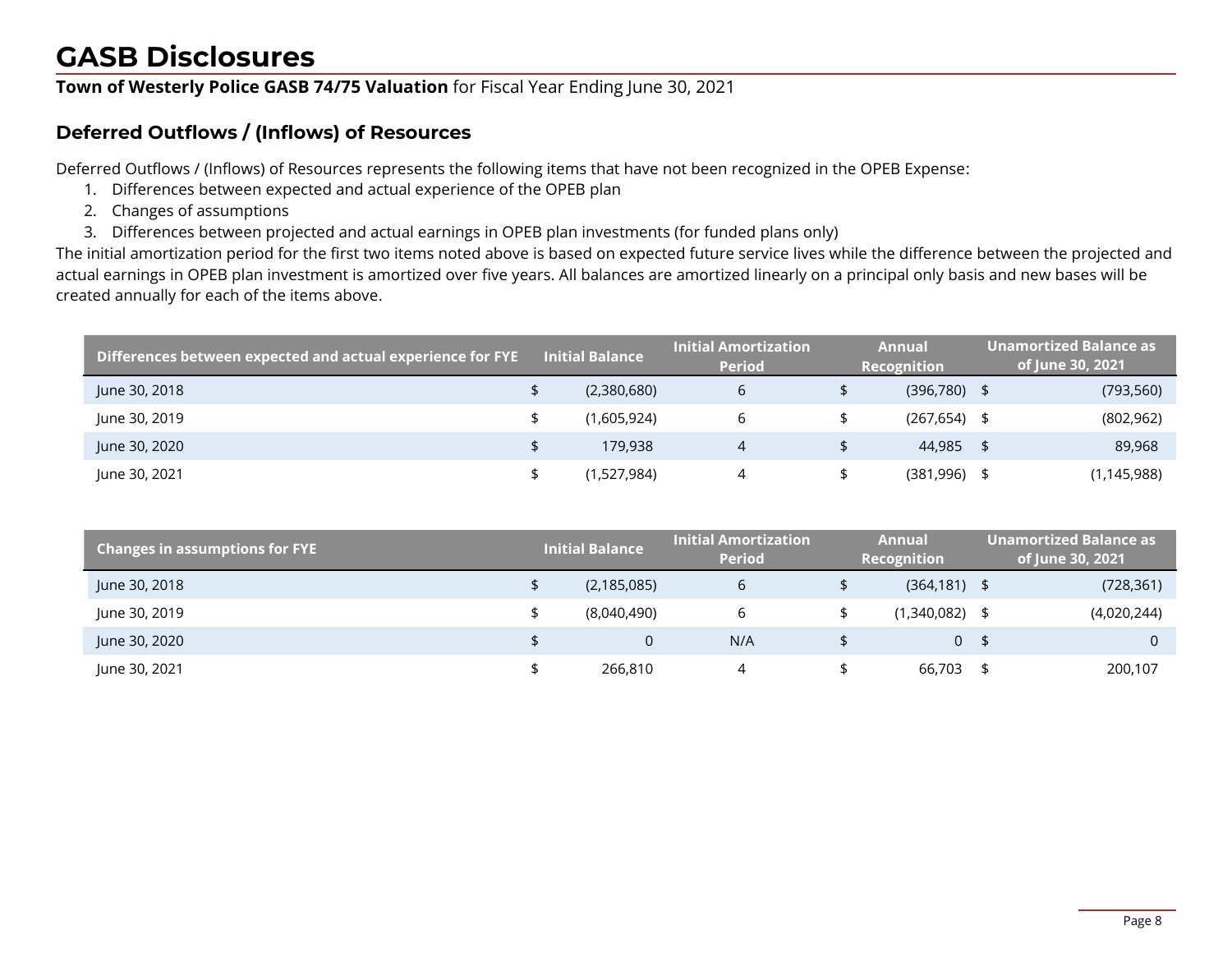**Town of Westerly Police GASB 74/75 Valuation** for Fiscal Year Ending June 30, 2021

#### **Deferred Outflows / (Inflows) of Resources (Continued)**

| Net Difference between projected and actual earnings in $^{\dagger}$<br><b>OPEB plan investments for FYE</b> | <b>Initial Balance</b> | <b>Initial Amortization</b><br><b>Period</b> | <b>Annual</b><br><b>Recognition</b> | <b>Unamortized Balance as</b><br>of June 30, 2021 |
|--------------------------------------------------------------------------------------------------------------|------------------------|----------------------------------------------|-------------------------------------|---------------------------------------------------|
| June 30, 2018                                                                                                | 4.171                  |                                              | $834$ \$                            | 835                                               |
| June 30, 2019                                                                                                | (128.608)              |                                              | $(25, 722)$ \$                      | (51, 442)                                         |
| June 30, 2020                                                                                                | 67.231                 |                                              | 13.446 \$                           | 40,339                                            |
| June 30, 2021                                                                                                | (848, 778)             |                                              | $(169,756)$ \$                      | (679, 022)                                        |

| As of fiscal year ending June 30, 2021                                        | <b>Deferred Outflows</b> | <b>Deferred Inflows</b> |
|-------------------------------------------------------------------------------|--------------------------|-------------------------|
| Differences between expected and actual experience                            | 89,968                   | (2,742,510)             |
| Changes in assumptions                                                        | 200.107                  | (4,748,605)             |
| Net difference between projected and actual earnings in OPEB plan investments |                          | (689, 290)              |
| Total                                                                         | 290.075                  | (8, 180, 405)           |

#### **Annual Amortization of Deferred Outflows / (Inflows)**

The balances as of June 30, 2021 of the deferred outflows / (inflows) of resources will be recognized in OPEB expense in the future fiscal years as noted below.

| <b>FYE</b> | <b>Balance</b> |              |  |  |  |  |
|------------|----------------|--------------|--|--|--|--|
| 2022       | \$             | (2,820,202)  |  |  |  |  |
| 2023       | \$             | (2,821,036)  |  |  |  |  |
| 2024       | \$             | (2,079,338)  |  |  |  |  |
| 2025       | \$             | (169, 754)   |  |  |  |  |
| 2026       | \$             | $\mathbf{O}$ |  |  |  |  |
| Thereafter |                |              |  |  |  |  |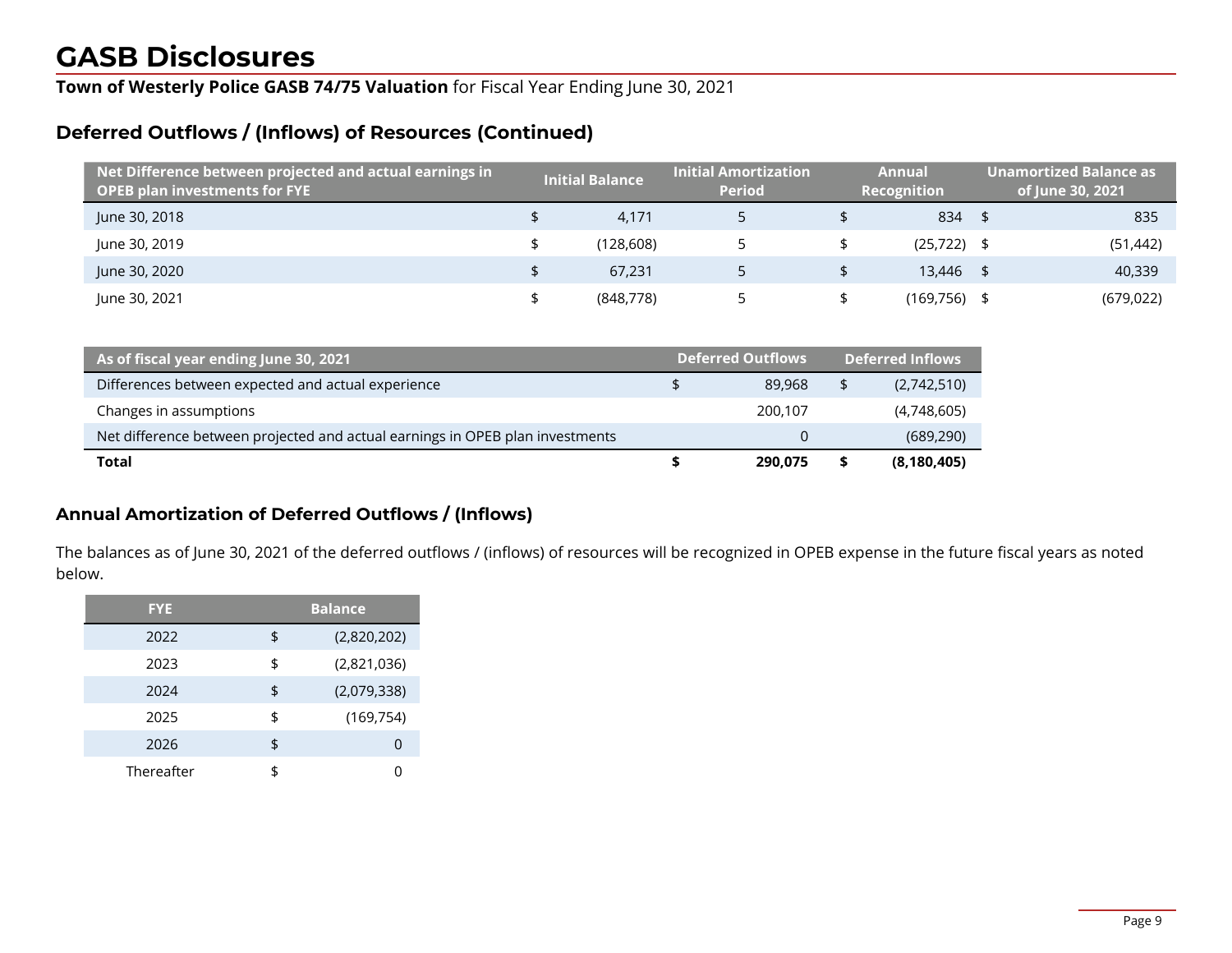**Town of Westerly Police GASB 74/75 Valuation** for Fiscal Year Ending June 30, 2021

#### **Sensitivity Results**

The following presents the Net OPEB Liability as of June 30, 2021, calculated using the discount rate assumed and what it would be using a 1% higher and 1% lower discount rate.

- · The current discount rate is 7.00%.
- The 1% decrease in discount rate would be 6.00%.
- The 1% increase in discount rate would be 8,00%.

| As of June 30, 2021   |    | <b>Net OPEB Liability</b> |
|-----------------------|----|---------------------------|
| 1% Decrease           | £  | 12,288,026                |
| Current Discount Rate | \$ | 10,278,729                |
| 1% Increase           | \$ | 8,440,866                 |

The following presents the Net OPEB Liability as of June 30, 2021, using the health care trend rates assumed and what it would be using 1% higher and 1% lower health care trend rates.

- · The current health care trend rate starts at an initial rate of 8.00%, decreasing to an ultimate rate of 4.50%.
- · The 1% decrease in health care trend rates would assume an initial rate of 7.00%, decreasing to an ultimate rate of 3.50%.
- · The 1% increase in health care trend rates would assume an initial rate of 9.00%, decreasing to an ultimate rate of 5.50%.

| As of June 30, 2021        | <b>Net OPEB Liability</b> |            |  |  |  |  |
|----------------------------|---------------------------|------------|--|--|--|--|
| 1% Decrease                |                           | 8.489.074  |  |  |  |  |
| <b>Current Trend Rates</b> | \$                        | 10,278,729 |  |  |  |  |
| 1% Increase                | SS.                       | 12,220,262 |  |  |  |  |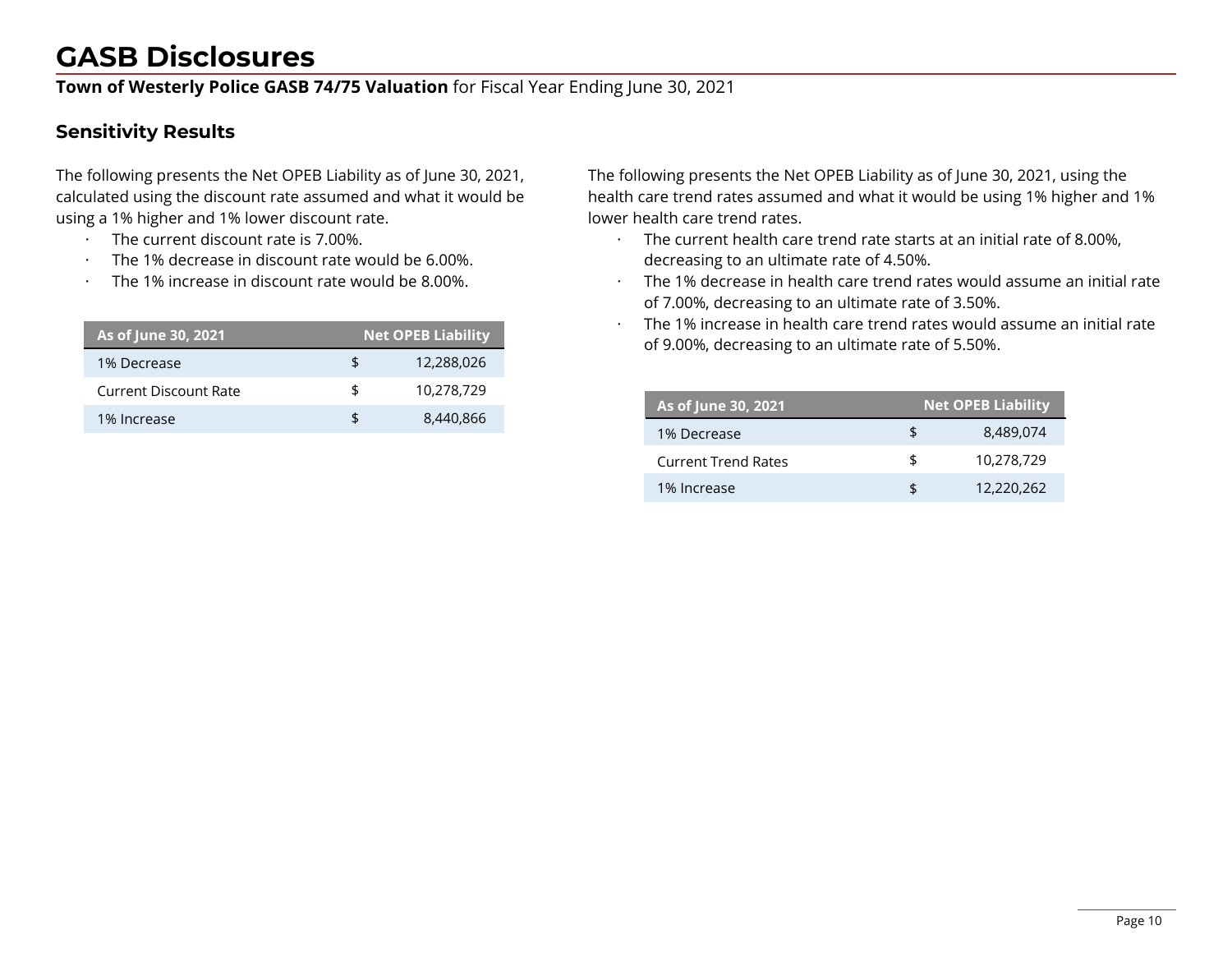**Town of Westerly Police GASB 74/75 Valuation** for Fiscal Year Ending June 30, 2021

#### **Asset Information**

| <b>Asset Breakdown</b>                 |                       | FY 2019/20          |                      | FY 2020/21  |
|----------------------------------------|-----------------------|---------------------|----------------------|-------------|
| <b>Assets</b>                          |                       |                     |                      |             |
| Cash and deposits                      | \$                    | 289,967             | \$                   | 654,966     |
| Securities lending cash collateral     |                       | $\mathsf{O}\xspace$ |                      | $\mathbf 0$ |
| Total cash                             | \$                    | 289,967             | \$                   | 654,966     |
| Receivables                            |                       |                     |                      |             |
| Contributions                          | \$                    | 0                   | \$                   | $\mathbf 0$ |
| Accrued interest                       |                       | 14,956              |                      | 15,326      |
| Total receivables                      | \$                    | 14,956              | \$                   | 15,326      |
| Investments                            |                       |                     |                      |             |
| Fixed income                           | $\pmb{\mathfrak{\$}}$ | 2,815,014           | \$                   | 2,889,372   |
| Equities                               |                       | 3,219,763           |                      | 4,444,424   |
| Mutual Funds                           |                       | $\mathsf 0$         |                      | $\mathsf 0$ |
| Total investments                      | $\pmb{\mathfrak{\$}}$ | 6,034,777           | $\pmb{\mathfrak{p}}$ | 7,333,796   |
| <b>Total Assets</b>                    | \$                    | 6,339,700           | \$                   | 8,004,088   |
|                                        |                       |                     |                      |             |
| <b>Liabilities</b>                     |                       |                     |                      |             |
| Payables                               |                       |                     |                      |             |
| Investment management fees             | \$                    | $\boldsymbol{0}$    | \$                   | $\mathsf 0$ |
| Securities lending expense             |                       | (196, 792)          |                      | (218, 868)  |
| <b>Total liabilities</b>               | \$                    | (196, 792)          | \$                   | (218, 868)  |
|                                        |                       |                     |                      |             |
| <b>Net Position Restricted to OPEB</b> | \$                    | 6,142,908           | \$                   | 7,785,220   |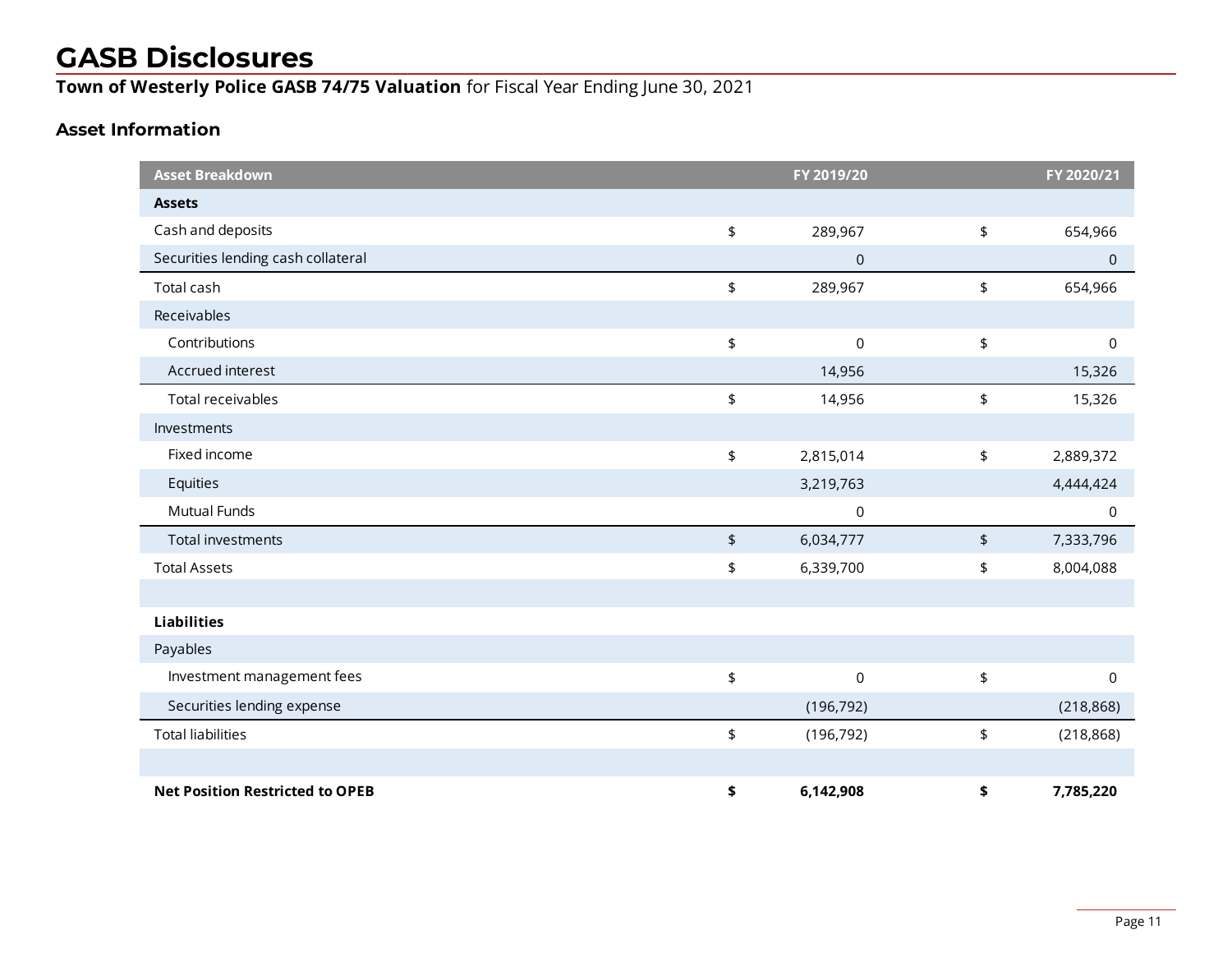**Town of Westerly Police GASB 74/75 Valuation** for Fiscal Year Ending June 30, 2021

### **Asset Information (Continued)**

| <b>Asset Reconciliation</b>                            |                                 | FY 2019/20     |                          | FY 2020/21  |
|--------------------------------------------------------|---------------------------------|----------------|--------------------------|-------------|
| <b>Additions</b>                                       |                                 |                |                          |             |
| <b>Contributions Received</b>                          |                                 |                |                          |             |
| Employer                                               | $\pmb{\mathfrak{\zeta}}$        | 1,252,893      | $\updownarrow$           | 1,258,061   |
| Active employees                                       |                                 | 0              |                          | 0           |
| <b>Total contributions</b>                             | $\pmb{\mathfrak{\zeta}}$        | 1,252,893      | $\pmb{\mathsf{\$}}$      | 1,258,061   |
| Investment Income                                      |                                 |                |                          |             |
| Net increase in fair value of investments              | $\pmb{\mathfrak{\zeta}}$        | 326,221        | $\pmb{\mathfrak{\zeta}}$ | 1,176,403   |
| Interest and dividends                                 |                                 | (1,092)        |                          | 114,471     |
| Investment expense, other than from securities lending |                                 | $\overline{0}$ |                          | $\mathbf 0$ |
| Securities lending income                              |                                 | 0              |                          | 0           |
| Securities lending expense                             |                                 | 0              |                          | $\mathbf 0$ |
| Net investment income                                  | \$                              | 325,129        | \$                       | 1,290,874   |
| <b>Total additions</b>                                 | \$                              | 1,578,022      | \$                       | 2,548,935   |
|                                                        |                                 |                |                          |             |
| <b>Deductions</b>                                      |                                 |                |                          |             |
| Benefit payments                                       | \$                              | 784,748        | \$                       | 854,489     |
| Administrative expenses                                |                                 | 49,940         |                          | 52,134      |
| Other                                                  |                                 | $\mathbf 0$    |                          | 0           |
| <b>Total deductions</b>                                | $\frac{1}{2}$                   | 834,688        | $\frac{1}{2}$            | 906,623     |
|                                                        |                                 |                |                          |             |
| Net increase in net position                           | $\pmb{\mathfrak{\zeta}}$        | 743,334        | $\updownarrow$           | 1,642,312   |
|                                                        |                                 |                |                          |             |
| Net position restricted to OPEB                        |                                 |                |                          |             |
| Beginning of year                                      | \$                              | 5,399,574      | \$                       | 6,142,908   |
| End of year                                            | $\pmb{\mathfrak{\mathfrak{p}}}$ | 6,142,908      | \$                       | 7,785,220   |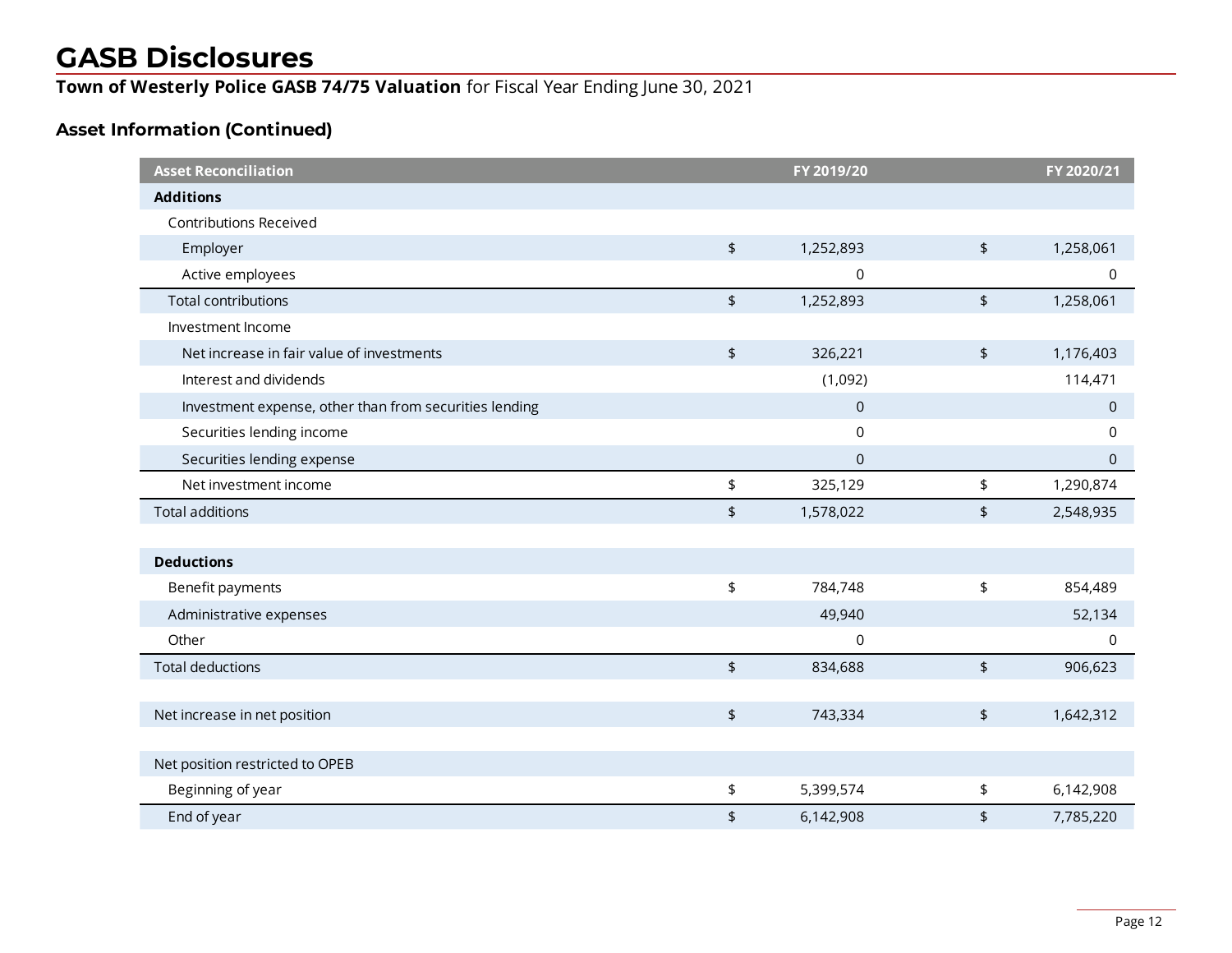## **Actuarially Determined Contributions**

**Town of Westerly Police GASB 74/75 Valuation** For Fiscal Year Ending June 30, 2021

|                                                       | FY 2020/21                            | FY 2021/22                                   |
|-------------------------------------------------------|---------------------------------------|----------------------------------------------|
| Discount rate (Funding)                               | 7.00%                                 | 7.00%                                        |
| Payroll growth factor used for amortization           | N/A                                   | N/A                                          |
| Actuarial cost method                                 | Entry Age Normal<br>Level % of Salary | <b>Entry Age Normal</b><br>Level % of Salary |
| Amortization type                                     | Level Dollar                          | Level Dollar                                 |
| Amortization period (years)                           | 24                                    | 23                                           |
|                                                       |                                       |                                              |
| Actuarial Accrued Liability (AAL) - beginning of year | \$<br>18,719,415                      | \$<br>18,063,949                             |
| Actuarial Value of Assets (AVA) - beginning of year   | (6, 142, 908)                         | (7,785,220)                                  |
| Unfunded AAL - beginning of year                      | \$<br>12,576,507                      | \$<br>10,278,729                             |
|                                                       |                                       |                                              |
| Normal Cost                                           | \$<br>167,514                         | \$<br>180,480                                |
| Amortization of Unfunded AAL                          | 1,024,798                             | 852,212                                      |
| Total normal cost plus amortization                   | \$<br>1,192,312                       | \$<br>1,032,692                              |
| Interest to end of year                               | 83,462                                | 72,288                                       |
| Actuarially Determined Contribution - Preliminary     | \$<br>1,275,774                       | \$<br>1,104,980                              |
| <b>Expected Benefit Payments</b>                      | 854,489                               | 978,446                                      |
| <b>Actuarially Determined Contribution - Final</b>    | \$<br>1,275,774                       | \$<br>1,104,980                              |





**Actuarially Determined Contribution (ADC)** is the target or recommended contribution to a defined benefit OPEB plan, which if paid on an ongoing basis, will provide sufficient resources to fund future costs for services to be earned and liabilities attributed to past services. This is typically higher than the pay-as-you-go cost because it includes recognition of employer costs expected to be paid in future accounting periods.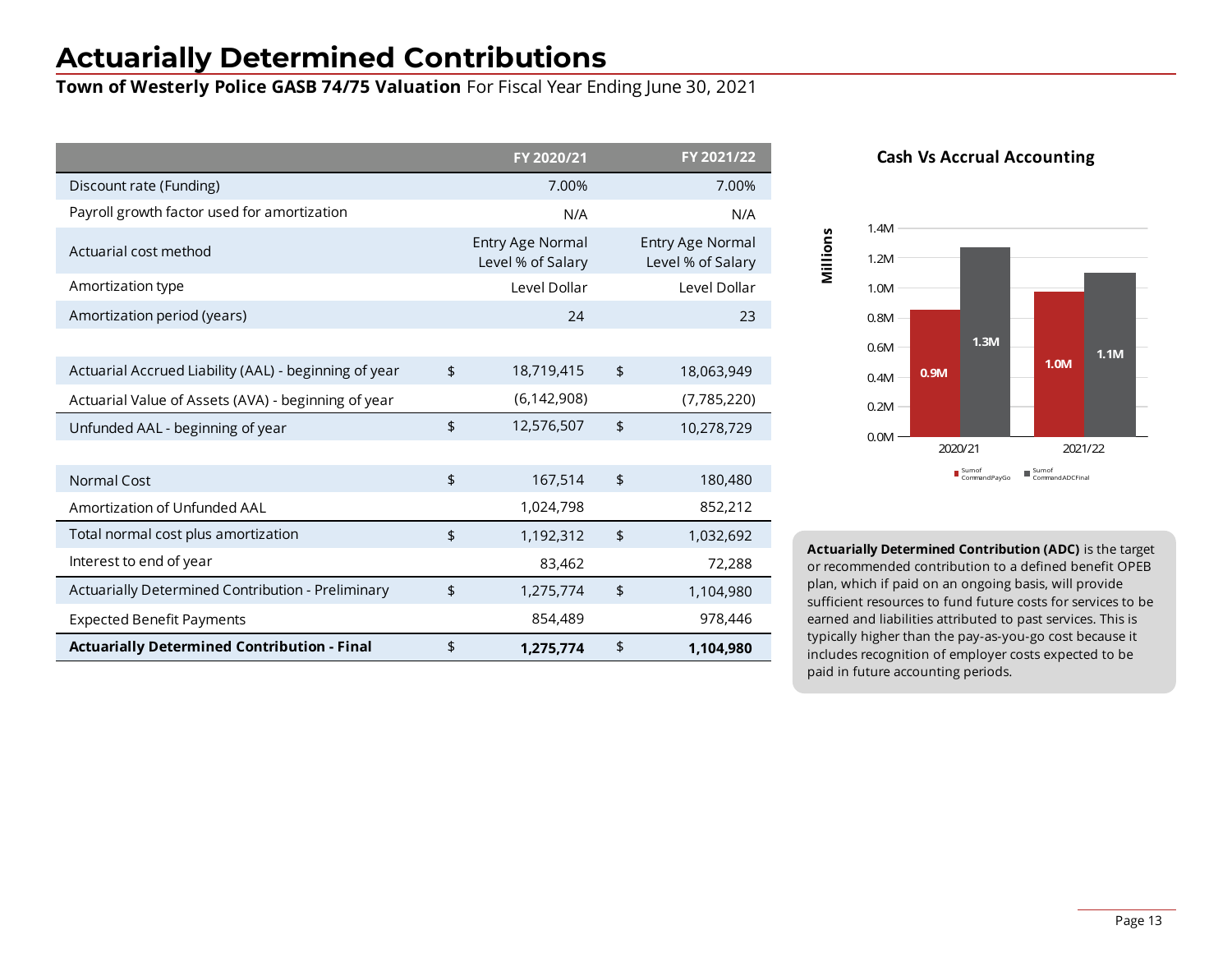### **Projection of GASB Disclosures**

#### **Town of Westerly Police GASB 74/75 Valuation** for Fiscal Year Ending June 30, 2021

The Total OPEB Liability (TOL) is expected to change on an annual basis as a result of expected and unexpected events. Under normal circumstances, it is generally expected to have a net increase each year. Below is a list of the most common events affecting the total OPEB liability and whether they increase or decrease the liability.

#### Expected Events

- · Increases in TOL due to additional benefit accruals as employees continue to earn service each year
- · Increases in TOL due to interest as the employees and retirees age

· Decreases in TOL due to benefit payments

#### Unexpected Events

- · Increases in TOL when actual premium rates increase more than expected. A liability decrease occurs when the reverse happens.
- · Increases in TOL when more new retirements occur than expected or fewer terminations occur than anticipated. Liability decreases occur when the opposite outcomes happen. · Increases or decreases in TOL depending on whether benefits are improved or reduced.

| <b>Projection of Total OPEB Liability</b><br>(TOL) | FY 2020/21       | FY 2021/22       | <b>Projection of Actuarial Value of Assets (AVA)</b>  | FY 2020/21 |              | FY 2021/22 |            |
|----------------------------------------------------|------------------|------------------|-------------------------------------------------------|------------|--------------|------------|------------|
| TOL as of beginning of year                        | \$<br>18,719,415 | \$<br>18,063,949 | AVA as of beginning of year                           | \$         | 6,142,908    | -\$        | 7,785,220  |
| Normal cost as of beginning of year                | 167,514          | 180,480          | Exp. employer contributions during the year           |            | 1,258,061    |            | 1,104,980  |
| Exp. benefit payments during the year              | (854, 489)       | (978, 446)       | Exp. benefit payments during the year                 |            | (854, 489)   |            | (978, 446) |
| Interest adjustment to end of year                 | 1,292,683        | 1,243,444        | Expected investment income                            |            | 442,096      |            | 547,046    |
| Exp. TOL as of end of year                         | \$<br>19,325,123 | \$<br>18,509,427 | Exp. Trust administrative expenses                    |            | (52, 134)    |            | (66,072)   |
| Actuarial Loss / (Gain)                            | (1, 261, 174)    | TBD              | Exp. AVA as of end of year                            | \$         | 6,936,442    | \$         | 8,392,728  |
| Actual TOL as of end of year                       | \$<br>18,063,949 | \$<br><b>TBD</b> | Differences between expected and actual<br>experience |            | 848,778      |            | TBD.       |
|                                                    |                  |                  | AVA as of end of year                                 | \$         | 7,785,220 \$ |            | <b>TBD</b> |
| Discount rate as of beginning of year              | 7.00%            | 7.00%            | Expected asset return as of beginning of year         |            | 7.00%        |            | 7.00%      |
| Discount rate as of end of year                    | 7.00%            | TBD              | Expected asset return as of end of year<br>7.00%      |            |              |            | TBD        |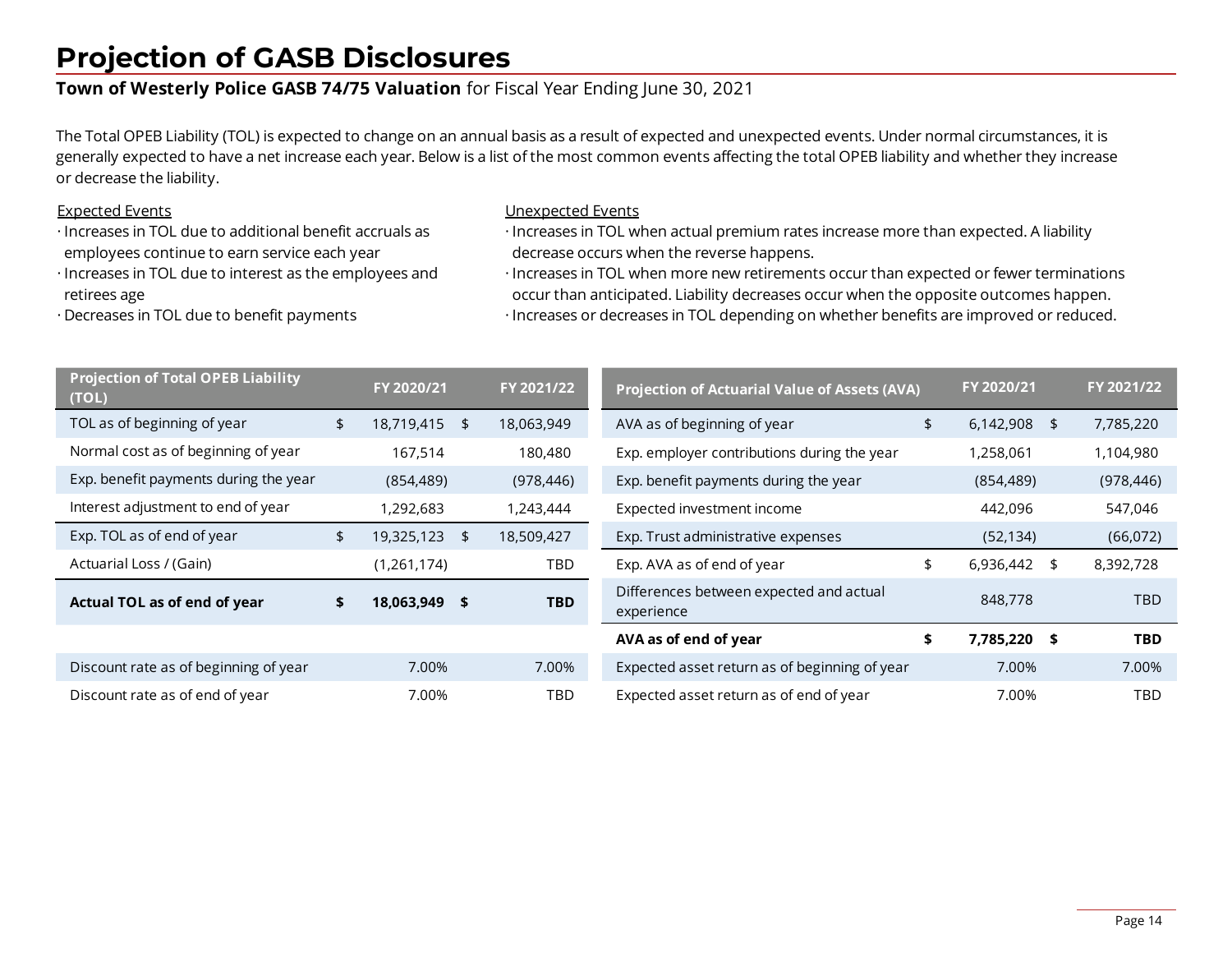## **Cash Flow Projections**

### **Town of Westerly Police GASB 74/75 Valuation** for Fiscal Year Ending June 30, 2021

The below projections show the actuarially estimated employer-paid contributions for retiree health benefits for the next thirty years. Results are shown separately for a closed group of current/future retirees. These projections include explicit and implicit subsidies.

| <b>FYE</b> | Current<br><b>Retirees</b> | <b>Future</b><br>Retirees* | <b>Total</b>  | <b>FYE</b> | <b>Current</b><br><b>Retirees</b> |      | <b>Future</b><br>Retirees* | <b>Total</b> | <b>FYE</b> | <b>Current</b><br><b>Retirees</b> |     | <b>Future</b><br>Retirees* | <b>Total</b> |
|------------|----------------------------|----------------------------|---------------|------------|-----------------------------------|------|----------------------------|--------------|------------|-----------------------------------|-----|----------------------------|--------------|
| 2022       | 925,951<br>\$              | \$<br>52,494               | 978,445<br>\$ | 2032       | 1,208,055<br>\$                   | \$   | 434,578                    | \$1,642,633  | 2042       | \$1,033,362                       | \$  | 575,067                    | \$1,608,429  |
| 2023       | \$1,012,948                | \$<br>79,973               | \$1,092,921   | 2033       | \$1,152,102                       | \$   | 473,349                    | \$1,625,451  | 2043       | \$1,017,534                       | \$  | 630,073                    | \$1,647,607  |
| 2024       | \$1,059,344                | \$<br>107,203              | \$1,166,547   | 2034       | \$1,140,680                       | - \$ | 497,125                    | \$1,637,805  | 2044       | \$<br>998,814                     | \$  | 651,965                    | \$1,650,779  |
| 2025       | \$1,114,490                | \$<br>137,690              | \$1,252,180   | 2035       | \$1,135,712                       | \$   | 483,073                    | \$1,618,785  | 2045       | \$<br>977,198                     | \$  | 719,115                    | \$1,696,313  |
| 2026       | \$1,123,349                | \$<br>169,295              | \$1,292,644   | 2036       | \$1,132,834                       | -\$  | 434,390                    | \$1,567,224  | 2046       | \$<br>952,698                     | \$. | 732,375                    | \$1,685,073  |
| 2027       | \$1,198,911                | \$<br>213,134              | \$1,412,045   | 2037       | \$1,141,678                       | - \$ | 468,181                    | \$1,609,859  | 2047       | \$<br>925,346                     | \$  | 750,125                    | \$1,675,471  |
| 2028       | \$1,209,284                | \$<br>243,584              | \$1,452,868   | 2038       | \$1,119,711                       | \$   | 526,375                    | \$1,646,086  | 2048       | \$<br>895,269                     | \$  | 821,062                    | \$1,716,331  |
| 2029       | \$1,248,135                | \$<br>288,521              | \$1,536,656   | 2039       | 1,070,021<br>\$ 1                 | \$   | 551,678                    | \$1,621,699  | 2049       | \$<br>862,591                     | \$  | 796,101                    | \$1,658,692  |
| 2030       | \$1,247,643                | \$<br>337,413              | \$1,585,056   | 2040       | \$1,062,583                       | \$   | 601,937                    | \$1,664,520  | 2050       | \$<br>827,471                     | \$  | 784,714                    | \$1,612,185  |
| 2031       | \$1,274,526                | \$<br>400,936              | \$1,675,462   | 2041       | 1,052,319<br>\$1                  | -\$  | 589,635                    | \$1,641,954  | 2051       | \$<br>790,072                     | \$  | 853,979                    | \$1,644,051  |



**Projected Employer Pay-go Cost**

\* Projections for future retirees do not take into account future new hires.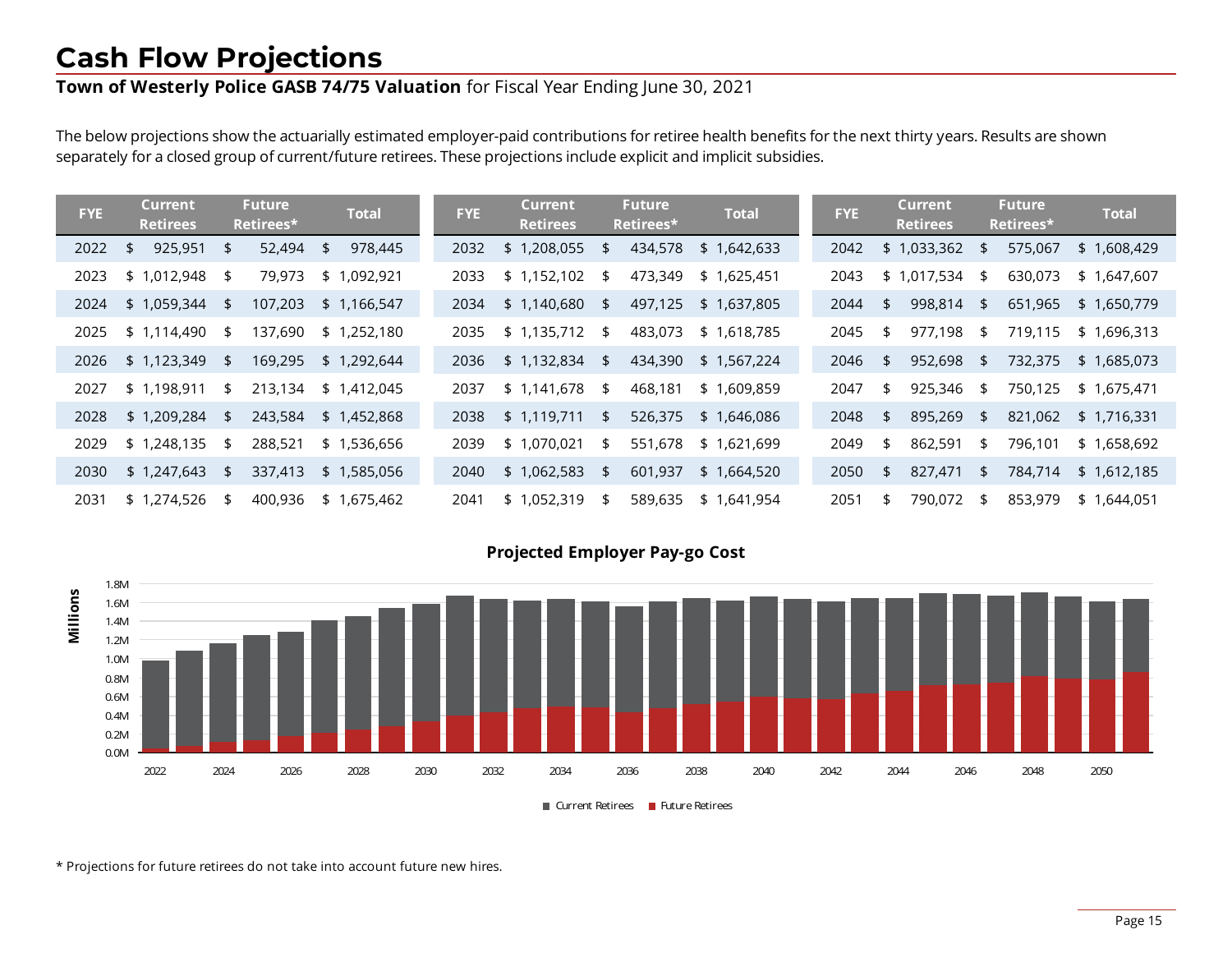### **Discussion of Discount Rates**

#### **Town of Westerly Police GASB 74/75 Valuation** for Fiscal Year Ending June 30, 2021

Under GASB 74, the discount rate used in valuing OPEB liabilities for funded plans as of the Measurement Date must be based on the long-term expected rate of return on OPEB plan investments that are expected to be used to finance future benefit payments to the extent that (a) they are sufficient to pay for the projected benefit payments and (b) the OPEB plan assets are invested using a strategy that will achieve that return. When the OPEB plan investments are insufficient to cover future benefit payments, a yield for 20-year tax-exempt general obligation municipal bonds with an average rating of AA /Aa or higher (or equivalent quality on another rating scale) must be used.

For the current valuation:

1. The long-term expected rate of return on OPEB plan investment is assumed to be 7.00%. The expected future real rates of return are shown below. Inflation is expected to be 2.00%. The best estimates of arithmetic real rates of return for each major asset class included in the OPEB Plan's target asset allocation as of June 30, 2021 are summarized in the following table.

| <b>Asset Class</b>      | <b>Target</b><br><b>Allocation</b> | <b>L/T Expected Real</b><br><b>ROR</b> |
|-------------------------|------------------------------------|----------------------------------------|
| US Large Cap Equity     | 40%                                | 4.10%                                  |
| US Mid/Small Cap Equity | 20%                                | 4.50%                                  |
| Int'l Developed Equity  | 5%                                 | 6.50%                                  |
| Int'l Emerging Equity   | 5%                                 | 7.20%                                  |
| Core Fixed Income       | 20%                                | 2.10%                                  |
| High Yield Fixed Income | 8%                                 | 5.00%                                  |
| <b>REITS</b>            | $1\%$                              | 1.50%                                  |
| Cash & Cash Equivalents | 1%                                 | 1.10%                                  |

2. The discount rate used when the OPEB plan investments are insufficient to pay for future benefit payments are selected from the range of indices as shown in the table below, where the range is given as the spread between the lowest and highest rate shown.

| <b>Yield as of</b>                                  | <b>July 1, 2020</b> | June 30, 2021 |
|-----------------------------------------------------|---------------------|---------------|
| Bond Buyer Go 20-Bond<br>Municipal Bond Index       | 2.21%               | 2.16%         |
| S&P Municipal Bond 20-Year<br>High Grade Rate Index | 2.66%               | 2.19%         |
| Fidelity 20-Year Go Municipal<br>Bond Index         | 2.45%               | 1.94%         |
| Bond Index Range                                    | $2.21\% - 2.66\%$   | 1.94% - 2.19% |

3. With the expectation that the Town will contribute the actuarially determined contribution annually, the Trust is expected to be sufficient to pay for all future projected benefit payments and there will not be a cross-over point. As such, the final equivalent single discount rate used for this year's valuation is 7.00% as of June 30, 2021.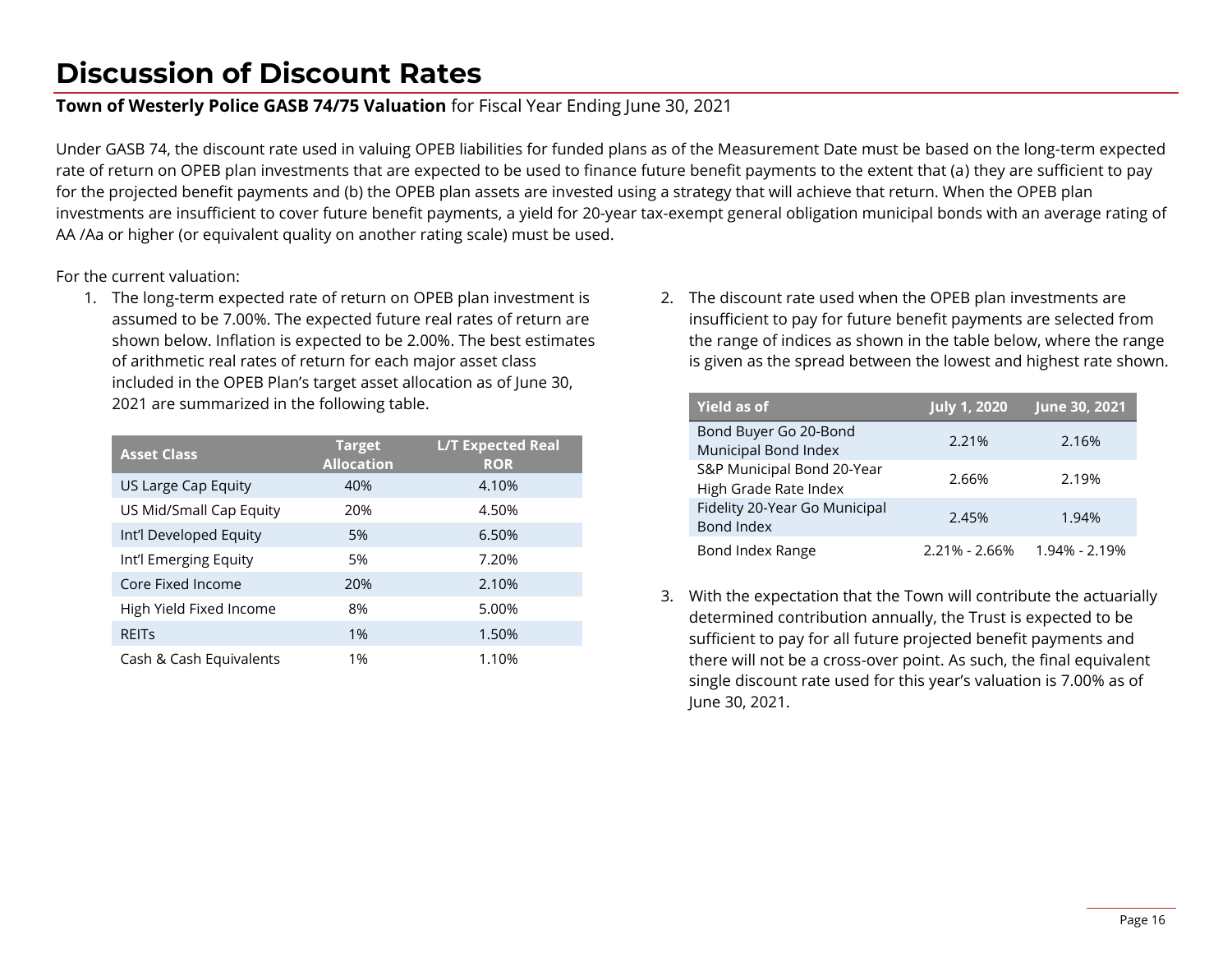### **Summary of Plan Participants**

**Town of Westerly Police GASB 74/75 Valuation** for Fiscal Year Ending June 30, 2021

#### **Active Employees**

| <b>Actives with coverage</b>          | <b>Single</b> | <b>Non-Single</b> | Total        | Avg. Age | Avg. Svc |    | <b>Salary</b> |
|---------------------------------------|---------------|-------------------|--------------|----------|----------|----|---------------|
| HDHP Plan (Post-7/1/1993)             | 8             | 29                | 37           | 40.5     | 13.2     | \$ | 3,265,385     |
| <b>Total actives with coverage</b>    |               | 29                | 37           | 40.5     | 13.2     | \$ | 3,265,385     |
| <b>Actives without coverage</b>       |               |                   | <b>Total</b> | Avg. Age | Avg. Svc |    | <b>Salary</b> |
| <b>Total actives without coverage</b> |               |                   | 10           | 28.4     | 4.9      | л  | 646,490       |

Active employees who currently have no coverage are assumed not to elect coverage at retirement. They have been excluded from the GASB valuation. Enrollment information above is for full-time employees who are eligible for retiree health care benefits only. Single enrollment shown above includes those with EE + Child(ren) coverage.

#### **Active Age-Service Distribution**

|              | <b>Years of Service</b> |                |                |                |                |                |             |                         |             |             |                         |
|--------------|-------------------------|----------------|----------------|----------------|----------------|----------------|-------------|-------------------------|-------------|-------------|-------------------------|
| Age          | $\leq 1$                | 1 to $4$       | 5 to 9         | 10 to 14       | 15 to 19       | 20 to 24       | 25 to 29    | 30 to 34                | 35 to 39    | 40 & up     | <b>Total</b>            |
| Under 25     |                         | $\mathsf{3}$   |                |                |                |                |             |                         |             |             | $\overline{\mathbf{3}}$ |
| 25 to 29     | $\overline{2}$          | $\overline{7}$ | $\mathbf 1$    |                |                |                |             |                         |             |             | 10                      |
| 30 to 34     |                         | $\mathbf{1}$   | $\overline{4}$ | $\overline{4}$ |                |                |             |                         |             |             | 9                       |
| 35 to 39     |                         |                | $\overline{2}$ | $\mathsf{3}$   | $\overline{2}$ |                |             |                         |             |             | $\overline{7}$          |
| 40 to 44     |                         |                |                | $\overline{3}$ |                | $\mathbf{1}$   |             |                         |             |             |                         |
| 45 to 49     |                         |                |                |                | 3              | $\mathsf{3}$   |             |                         |             |             | 6                       |
| 50 to 54     |                         |                | $\mathbf 1$    |                | $\mathsf{3}$   | $\overline{2}$ |             | $\mathbf{\overline{1}}$ |             |             | $\overline{7}$          |
| 55 to 59     |                         |                |                |                |                |                |             |                         |             |             | $\mathbf 0$             |
| 60 to 64     |                         |                |                |                |                | $\mathbf{1}$   |             |                         |             |             |                         |
| 65 to 69     |                         |                |                |                |                |                |             |                         |             |             | $\mathbf{0}$            |
| 70 & up      |                         |                |                |                |                |                |             |                         |             |             | $\mathbf{0}$            |
| <b>Total</b> | $\overline{2}$          | 11             | 8              | 10             | 8              | $\overline{7}$ | $\mathbf 0$ | $\mathbf{1}$            | $\mathbf 0$ | $\mathbf 0$ | 47                      |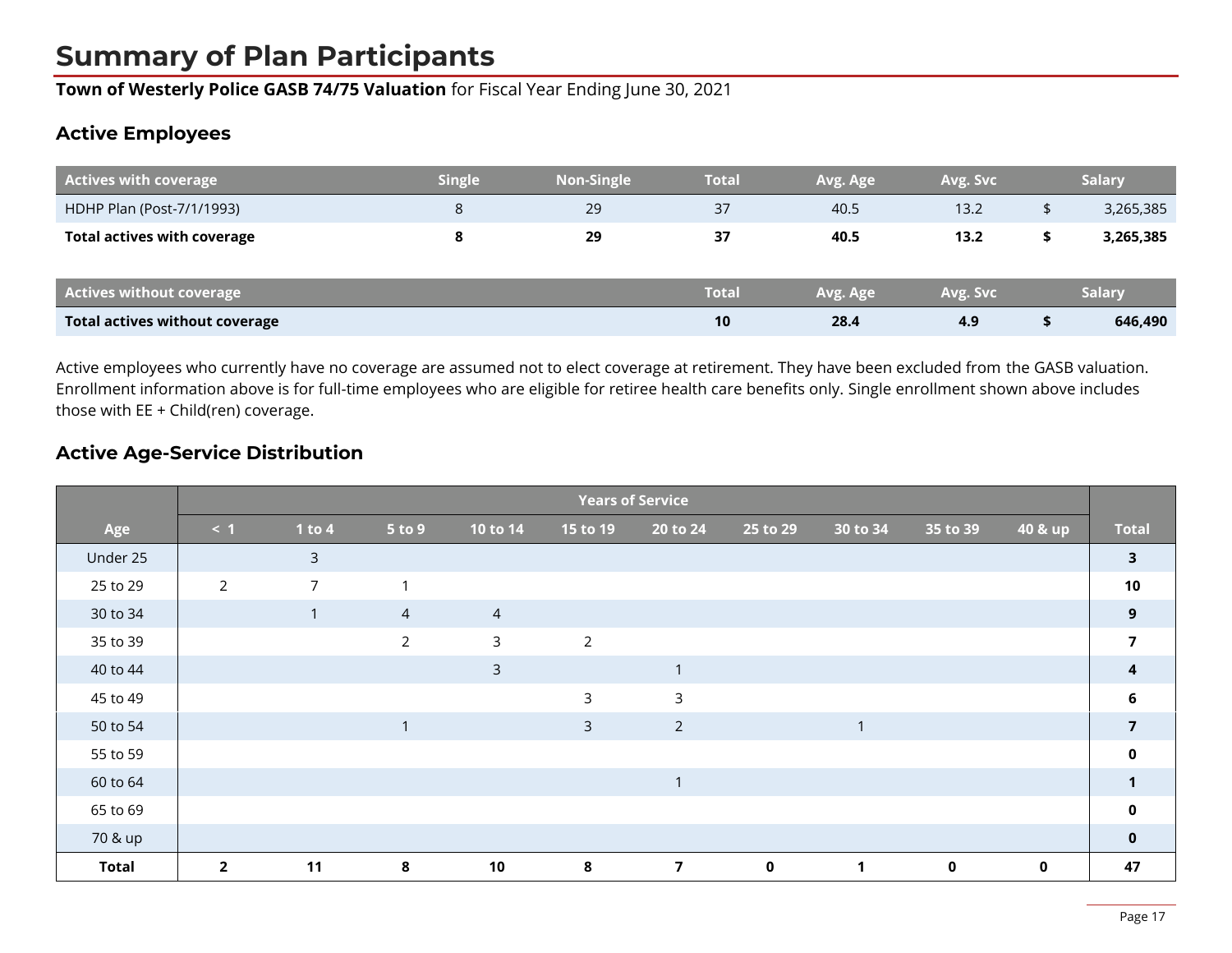### **Summary of Plan Participants**

**Town of Westerly Police GASB 74/75 Valuation** for Fiscal Year Ending June 30, 2021

#### **Retirees**

| Retirees with coverage       | <b>Single</b> | Non-Single | <b>Total</b> | Avg. Age |
|------------------------------|---------------|------------|--------------|----------|
| BCBS Plan (pre-7/1/1993)     |               |            |              | 63.9     |
| Total retirees with coverage | 31            | 21         |              | 63.9     |

Retirees with coverage above includes 6 surviving spouses.

| <b>Retirees with coverage</b>               | <b>Single</b> | Non-Single | <b>Total</b> | Avg. Age |
|---------------------------------------------|---------------|------------|--------------|----------|
| Premium/claim reimbursement (pre-7/1/1993)  |               |            |              | 60.7     |
| Up to \$6,000 reimbursement (post-7/1/1993) |               |            |              | 53.3     |
| Total retirees with reimbursement           | 13            | O          |              | 56.1     |

### **Retiree Age Distribution**

| Age      | <b>Retirees</b> |
|----------|-----------------|
| < 45     | 4               |
| 45 to 49 | 16              |
| 50 to 54 | 5               |
| 55 to 59 | 5               |
| 60 to 64 | 10              |
| 65 to 69 | 5               |
| 70 to 74 | 7               |
| 75 to 79 | 2               |
| 80 to 84 | 1               |
| 85 to 89 |                 |
| 90 & up  |                 |
| Total    | 55              |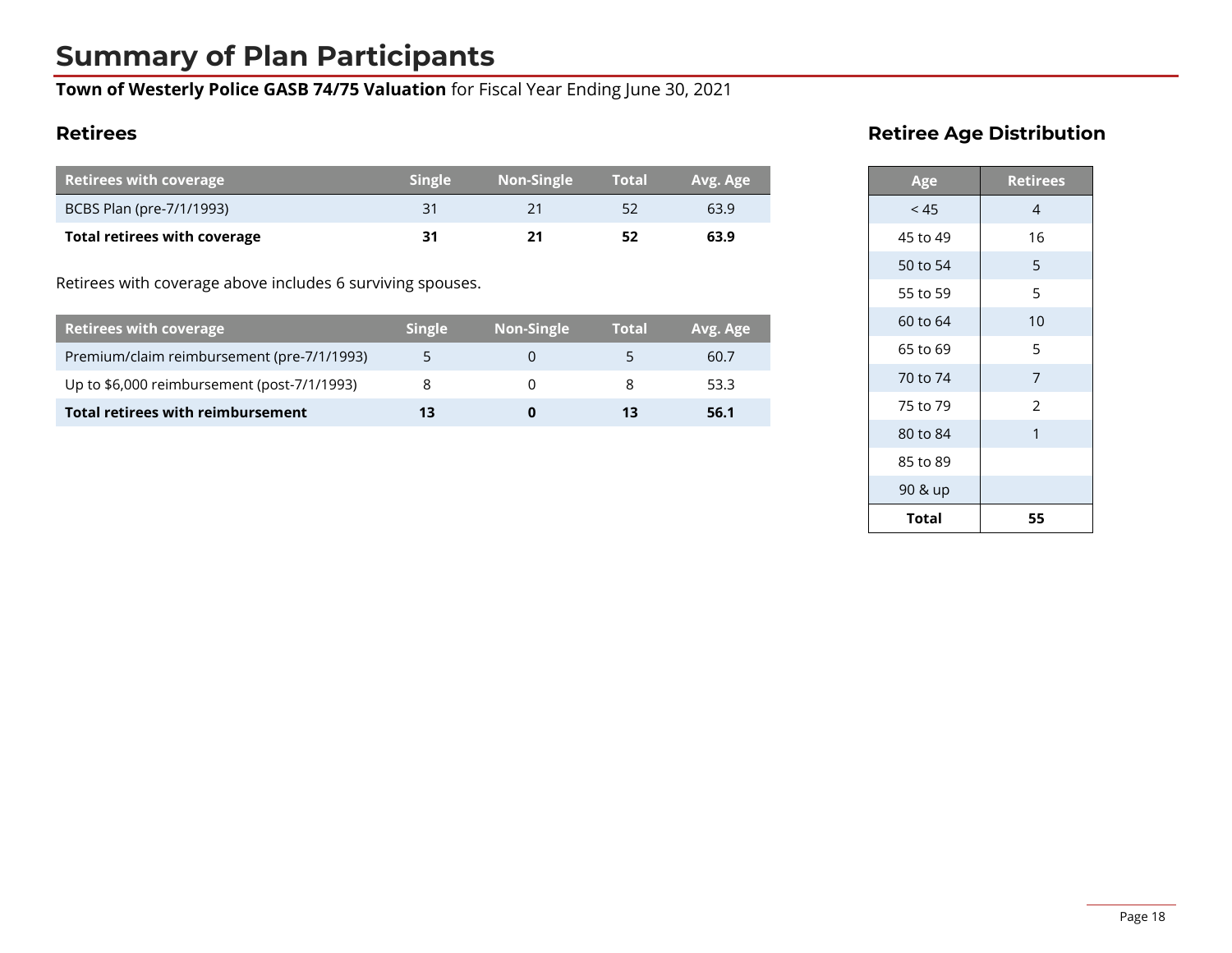### **Substantive Plan Provisions**

#### **Town of Westerly Police GASB 74/75 Valuation** for Fiscal Year Ending June 30, 2021

**Eligibility** Police officers are eligible for retiree health benefits once they have met the following requirements:

- Officers hired prior to July 1, 2010 may retire with completion of 20 years of service.
- Officers hired on/after July 1, 2010 but before July 1, 2013 may retire with completion of 25 years of service.
- Officers hired on/after July 1, 2013 may retire after completion of 25 years of service and attainment of age 52.

Additional requirements to be eligible for retiree health benefits:

- Each retiree who is eligible for medical insurance coverage at retirement must provide to the Town on / before July 1 of each year proof that he / she is not eligible for Medicare / Medicaid coverage, Plan 65 coverage, or medical insurance coverage under any plan whether offered by another employer, through a spouse's coverage or otherwise.
- Members who are eligible for such coverage (i.e. Medicare / Medicaid, Plan 65, or coverage under another plan offered by another employer or through a spouse's coverage) shall not reject, deny, or forgo such coverage if made available to him / her.
- Should the member be required to make any monthly contributions to said medical coverage in excess of any dollar contribution he / she would be required to make for Town coverage, he / she shall be entitled to reimbursement on a quarterly basis from the Town for such excess contribution.
- Should a retired member subsequent to retirement lose said alternate coverage, the Town will pick up the full cost of medical insurance coverage.

| <b>Spouse Benefit</b>                | Spousal coverage continues to surviving spouses of retirees for life, if hired prior to July 1, 1993, or until age<br>65, if hired on/after July 1, 1993. Surviving spouses of active employees are eligible for COBRA coverage.                         |
|--------------------------------------|----------------------------------------------------------------------------------------------------------------------------------------------------------------------------------------------------------------------------------------------------------|
| <b>Medicare Part B Reimbursement</b> | The Town reimburses Medicare Part B premium for employees who retired prior January 1, 2017 when they<br>turn 65 and only if they elect coverage with the Town. The monthly Medicare Part B reimbursement<br>assumed for valuation purposes is \$148.50. |

There is no subsidized Medicare Part B benefit for anyone retiring on/after January 1, 2017.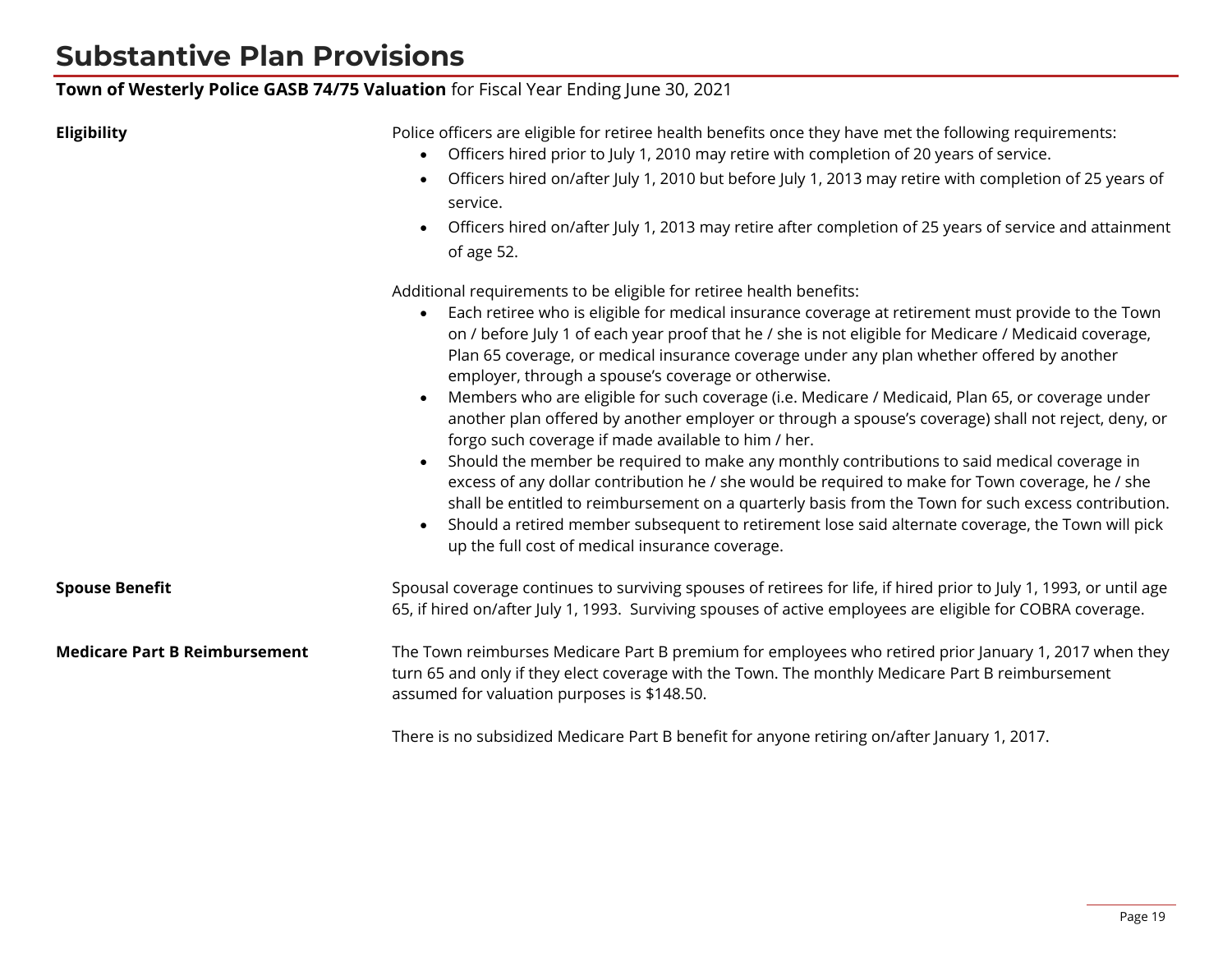### **Substantive Plan Provisions**

**Town of Westerly Police GASB 74/75 Valuation** for Fiscal Year Ending June 30, 2021

**Medical Benefits** Same benefits are available to retirees as active employees. Pre-65 health plans are self-insured and partially experience-rated. The post-65 health plan is fully-insured. The monthly premium rates by plan effective on July 1, 2021 are as shown below.

|                           | EE           | $EE + Sp$    |
|---------------------------|--------------|--------------|
| BCBS Plan (Pre-7/1/1993)  | \$1,038.47   | \$2,596.36   |
| HDHP Plan (Post-7/1/1993) | 800.18<br>£. | \$1,995.33   |
|                           |              |              |
|                           | Rate/person  | Admin/person |
| Plan 65 (post-65)         | 634.72       | 184.08       |

Refer to Appendix D for a brief summary of benefit descriptions for all health plans effective on January 1, 2021.

**Dental Benefits** Monthly premium rates by plan effective on July 1, 2021 are as shown below.

|                        | FF      | $EE + Sp$ |
|------------------------|---------|-----------|
| Dental (Pre-7/1/1993)  | \$36.50 | \$123.59  |
| Dental (Post-7/1/1993) | \$36.50 | \$123.59  |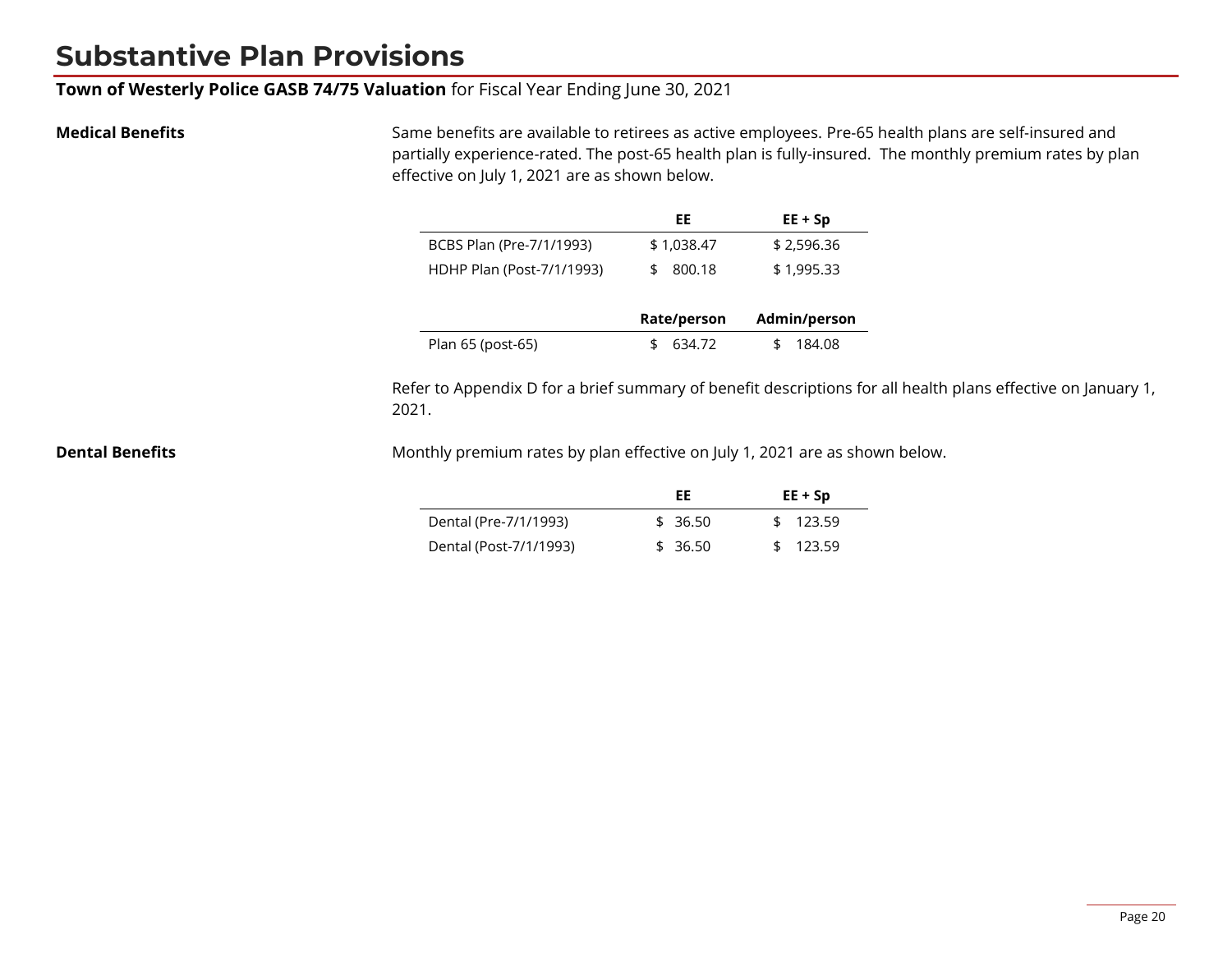### **Substantive Plan Provisions**

**Town of Westerly Police GASB 74/75 Valuation** for Fiscal Year Ending June 30, 2021

| <b>Retiree Contributions</b> | Employees hired prior to July 1, 1993 and who retire before 2007 have free insurance for<br>retiree/spouse/survivor for life.                                                                                                                                                                        |
|------------------------------|------------------------------------------------------------------------------------------------------------------------------------------------------------------------------------------------------------------------------------------------------------------------------------------------------|
|                              | Employees hired prior to July 1, 1993 and who retire after 2007 must pay 10% of the cost of insurance for<br>retiree/spouse/survivor for life.                                                                                                                                                       |
|                              | Employees hired after July 1, 1993 and who retire between 1995 and 2004 are not eligible for post-<br>retirement benefits.                                                                                                                                                                           |
|                              | Employees hired after July 1, 1993 and who retire between 2004 and 2013 must pay 15% of the cost and can<br>be reimbursed for \$6,000 per year for any excess for life.                                                                                                                              |
|                              | Employees hired after July 1, 1993 and who retire after 2013 must pay 17.5% for a single plan and can be<br>reimbursed for \$6,000 per year until age 65. Upon reaching age 65, the retiree no longer receives benefits.                                                                             |
|                              | Employees hired on/after July 1, 2019 must pay 17.5% for single coverage and the full incremental cost for<br>additional coverages. No coverage after age 65.                                                                                                                                        |
|                              | There are six grandfathered retirees who are eligible to receive lifetime reimbursements for the difference<br>between their current insurance cost and what the Town would have paid for health care coverage. They are<br>also reimbursed for out of pocket medical expenses on a quarterly basis. |
|                              | There is no benefit for employees who decline health care coverage with the Town at retirement.                                                                                                                                                                                                      |
|                              | The subsidized dental benefit for officers hired on/after July 1, 1993 is only available to anyone who retired<br>prior to January 1, 2017.                                                                                                                                                          |
|                              |                                                                                                                                                                                                                                                                                                      |
|                              |                                                                                                                                                                                                                                                                                                      |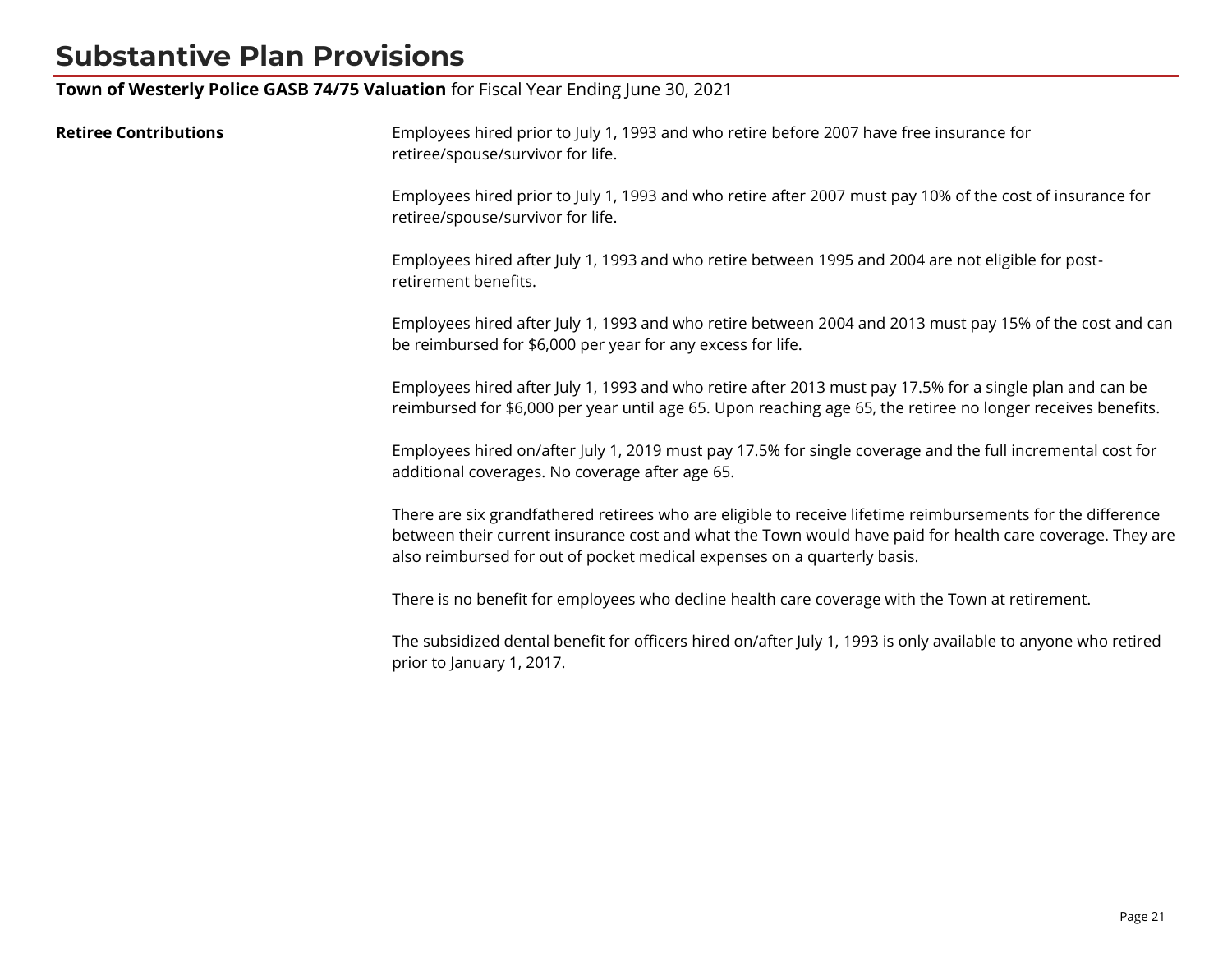#### **Town of Westerly Police GASB 74/75 Valuation** for Fiscal Year Ending June 30, 2021

The actuarial assumptions used in this report represent a reasonable long-term expectation of future OPEB outcomes. As national economic and Town experience change over time, the assumptions will be tested for ongoing reasonableness and, if necessary, updated.

There are changes to the actuarial methods and assumptions since the last GASB valuation, which was for the fiscal year ending June 30, 2019. Refer to Actuary's Notes section for complete information on these changes. For the current year GASB valuation, we have also updated the per capita costs. We expect to update discount rate, health care trend rates, mortality table, and per capita costs again in the next full GASB valuation, which will be for the fiscal year ending June 30, 2023.

| <b>Measurement Date</b>         |                                                                                                                                                                                                                                                                                                                                          |        | For fiscal year ending June 30, 2021, a June 30, 2021 measurement date was used. |
|---------------------------------|------------------------------------------------------------------------------------------------------------------------------------------------------------------------------------------------------------------------------------------------------------------------------------------------------------------------------------------|--------|----------------------------------------------------------------------------------|
| <b>Actuarial Valuation Date</b> | June 30, 2021 with no adjustments to get to the June 30, 2021 measurement date. Liabilities as of July 1,<br>2020 are based on an actuarial valuation date of June 30, 2019 projected to July 1, 2020 on a "no loss / no<br>gain" basis.                                                                                                 |        |                                                                                  |
| <b>Discount Rate</b>            | 7.00% as of June 30, 2020 and June 30, 2021 for accounting disclosure purposes.<br>7.00% as of June 30, 2020 and June 30, 2021 for funding disclosure purposes (in calculating the Actuarially<br>Determined Contribution).<br>Refer to the Discussion of Discount Rates section for more information on selection of the discount rate. |        |                                                                                  |
| <b>Payroll Growth</b>           | 2.00% per year for general wage inflation plus merit / productivity increases as shown below.                                                                                                                                                                                                                                            |        |                                                                                  |
|                                 | <b>YOS</b>                                                                                                                                                                                                                                                                                                                               | Rates  |                                                                                  |
|                                 | 0                                                                                                                                                                                                                                                                                                                                        | 13.00% |                                                                                  |
|                                 | 5                                                                                                                                                                                                                                                                                                                                        | 7.00%  |                                                                                  |
|                                 | 10                                                                                                                                                                                                                                                                                                                                       | 3.25%  |                                                                                  |
|                                 | 15                                                                                                                                                                                                                                                                                                                                       | 2.25%  |                                                                                  |
| <b>Inflation Rate</b>           | 2.0% per year                                                                                                                                                                                                                                                                                                                            |        |                                                                                  |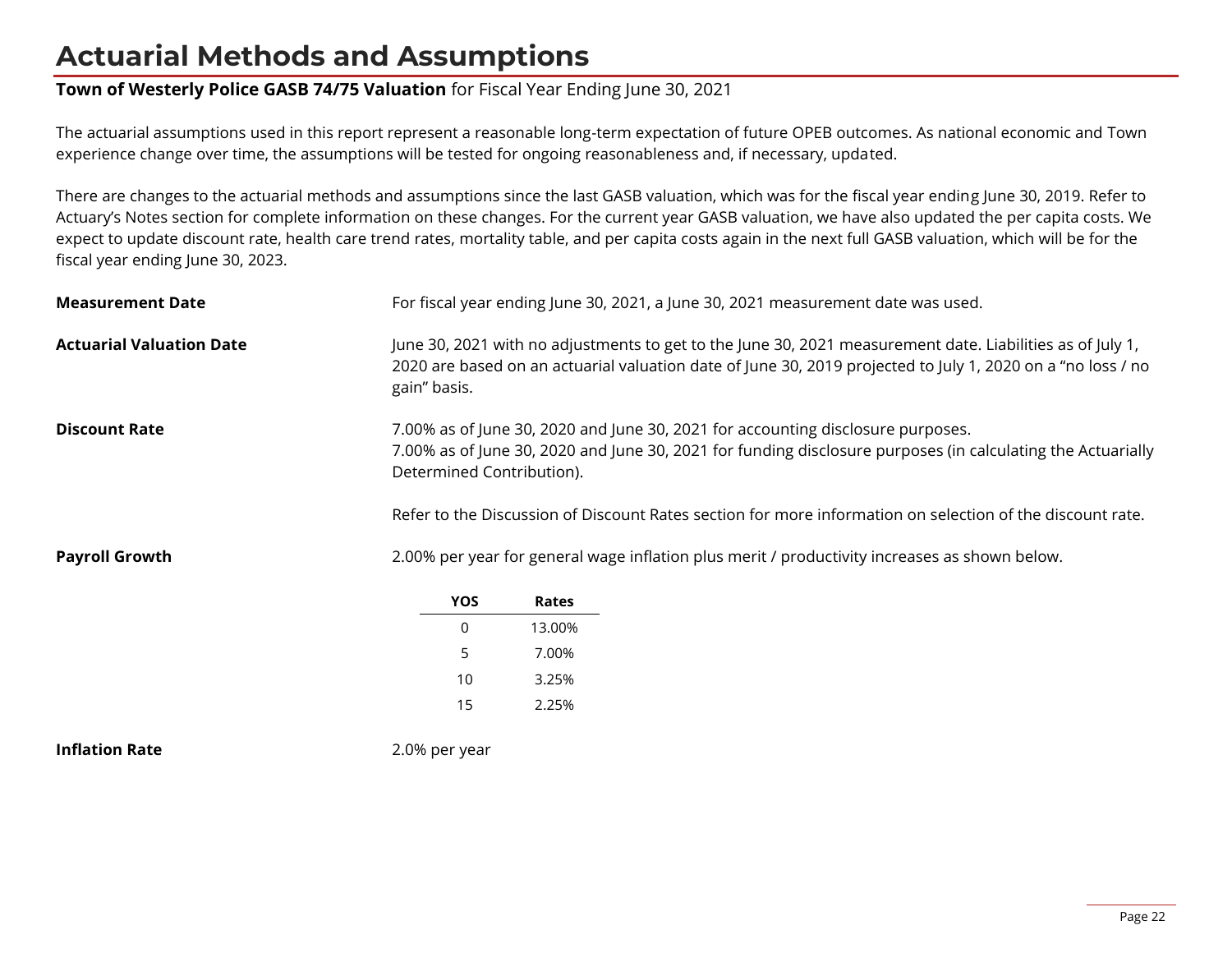### **Town of Westerly Police GASB 74/75 Valuation** for Fiscal Year Ending June 30, 2021

| <b>Cost Method</b>             | Allocation of Actuarial Present Value of Future Benefits for services prior and after the Measurement Date<br>was determined using Entry Age Normal Level % of Salary method where:<br>Service Cost for each individual participant, payable from date of employment to date of retirement,<br>$\bullet$<br>is sufficient to pay for the participant's benefit at retirement; and<br>Annual Service Cost is a constant percentage of the participant's salary that is assumed to increase<br>$\bullet$<br>according to the Payroll Growth. |
|--------------------------------|--------------------------------------------------------------------------------------------------------------------------------------------------------------------------------------------------------------------------------------------------------------------------------------------------------------------------------------------------------------------------------------------------------------------------------------------------------------------------------------------------------------------------------------------|
| <b>Census Data</b>             | Census information was provided by the Town in October 2021. We have reviewed it for reasonableness<br>and no material modifications were made to the census data.                                                                                                                                                                                                                                                                                                                                                                         |
| <b>Asset Method</b>            | Market Value of Assets; prior valuation used Actuarial Value of Assets with 5-year smoothing of asset<br>gain/loss for Actuarially Determined Contribution calculation; Fair Market Value of Assets for Net OPEB<br>Liability disclosure                                                                                                                                                                                                                                                                                                   |
| <b>Employer Funding Policy</b> | Fund the Actuarially Determined Contribution annually.                                                                                                                                                                                                                                                                                                                                                                                                                                                                                     |
| <b>Mortality</b>               | Healthy Police Retirees: SOA Pub-2010 Public Safety Headcount Weighted Table fully generational using<br>Scale MP-2020<br>Surviving Spouses: SOA Pub-2010 Continuing Survivor Headcount Weighted Mortality Table fully<br>generational using Scale MP-2020                                                                                                                                                                                                                                                                                 |
| <b>Turnover Rates</b>          | Assumption used to project terminations (voluntary and involuntary) prior to meeting minimum retirement<br>eligibility for retiree health coverage. Based on the Town of Westerly Police Pension Experience Study as of<br>July 1, 2021, all actives are assumed to stay with the company until they attain retirement eligibility.                                                                                                                                                                                                        |

| YOS   | Rates |
|-------|-------|
| 0     | 0.00% |
| 5     | 0.00% |
| 10    | 0.00% |
| 15    | 0.00% |
| $16+$ | 0.00% |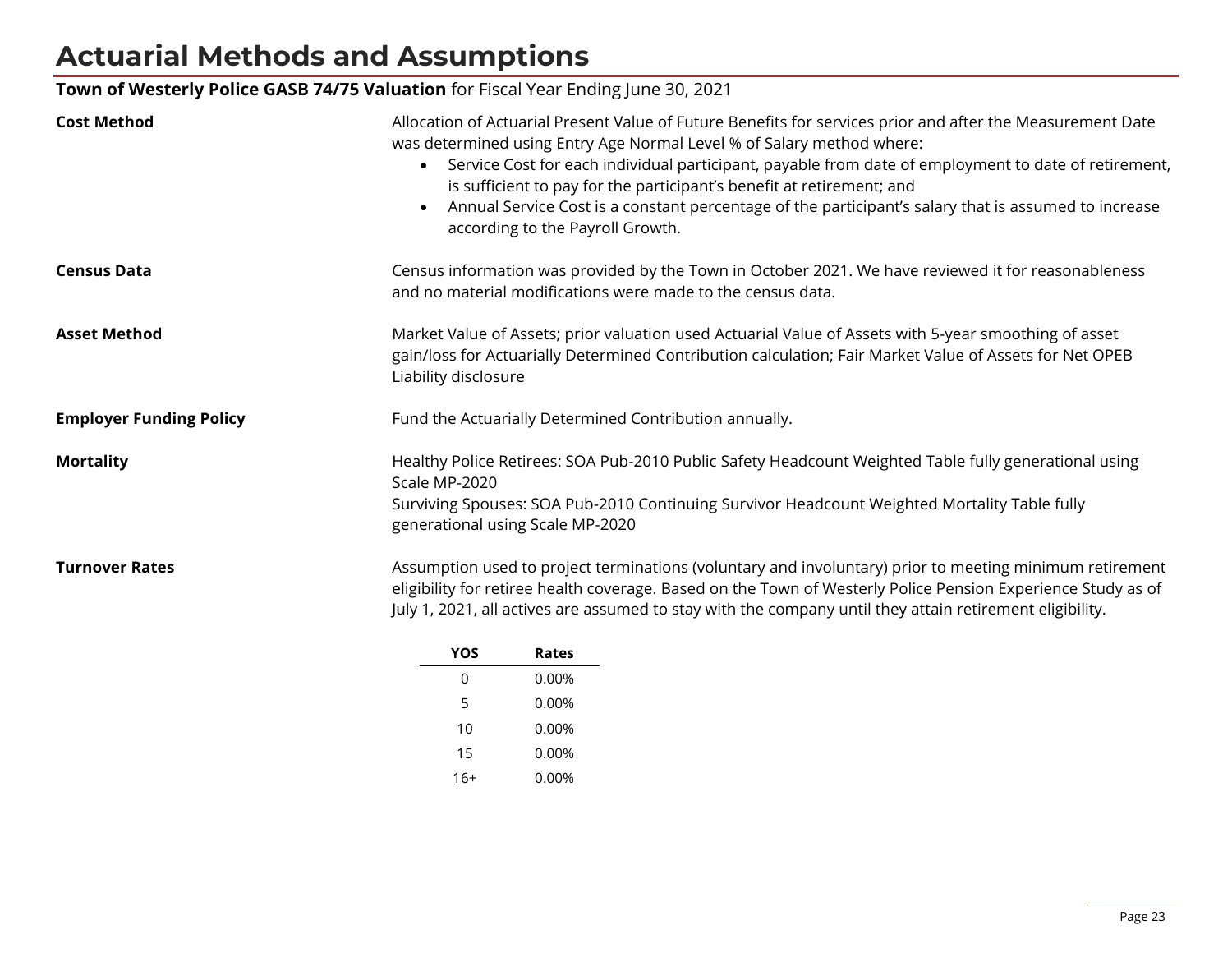#### **Town of Westerly Police GASB 74/75 Valuation** for Fiscal Year Ending June 30, 2021

#### **Disability** None

**Retirement Rates Retirement Rates Annual rates of retirement are as shown below.** 

| YOS       | Hired on/before<br>7/1/2010 | <b>Hired after</b><br>7/1/2010 |
|-----------|-----------------------------|--------------------------------|
| 20        | 0%                          | 0%                             |
| $20 - 22$ | 30%                         | 0%                             |
| 23        | 20%                         | 0%                             |
| 24        | 30%                         | 0%                             |
| 25-27     | 30%                         | 30%                            |
| 28        | 100%                        | 20%                            |
| 29        | 100%                        | 30%                            |
| 30        | 100%                        | 40%                            |
| $31+$     | 100%                        | 100%                           |

**Health Care Trend Rates** Annual trend rates by benefit are as shown below:

| <b>FYE</b> | Medical / Rx | Part B |
|------------|--------------|--------|
| 2022       | 8.00%        | 5.00%  |
| 2023       | 7.50%        | 5.00%  |
| 2024       | 7.00%        | 5.00%  |
| 2025       | 6.50%        | 5.00%  |
| 2026       | 6.00%        | 5.00%  |
| 2027       | 5.50%        | 5.00%  |
| 2028       | 5.00%        | 5.00%  |
| 2029+      | 4.50%        | 5.00%  |

| The initial trend rate was based on a combination of |
|------------------------------------------------------|
| employer history, national trend surveys, and        |
| professional judgment.                               |
|                                                      |

The ultimate trend rate was selected based on historical medical CPI information.

**Retiree Contributions** Retiree contributions are assumed to increase according to health care trend rates.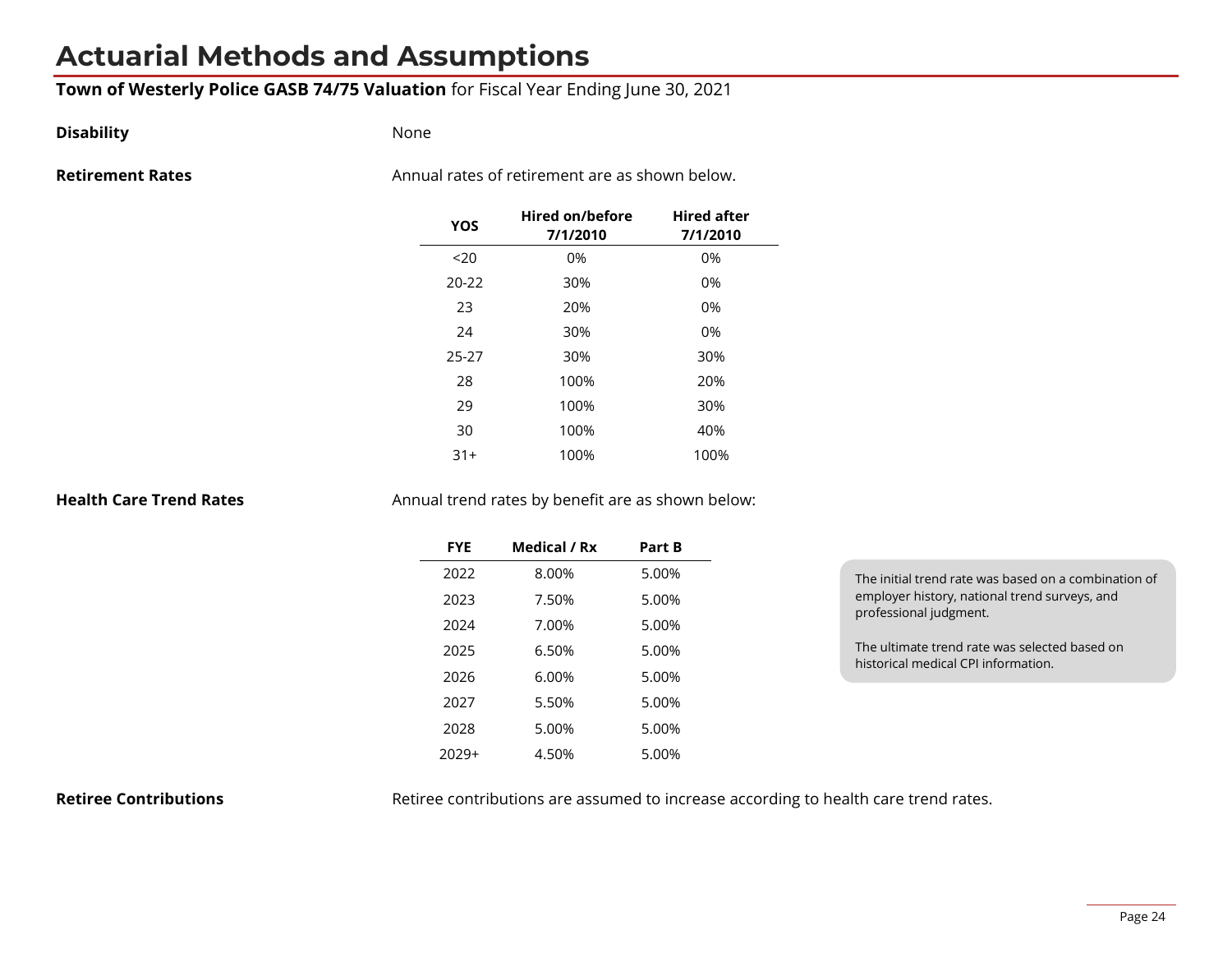**Town of Westerly Police GASB 74/75 Valuation** for Fiscal Year Ending June 30, 2021

| <b>Health Care Coverage Election Rate</b> | Active employees with current coverage: 100%<br>Active employees with no coverage: 0%                                                                                                                                                                                                                                                                    |  |
|-------------------------------------------|----------------------------------------------------------------------------------------------------------------------------------------------------------------------------------------------------------------------------------------------------------------------------------------------------------------------------------------------------------|--|
|                                           | Inactive employees with current coverage: 100%<br>Inactive employees with no coverage: 0%                                                                                                                                                                                                                                                                |  |
| <b>Spousal Coverage</b>                   | Spousal coverage for current retirees is based on actual data.                                                                                                                                                                                                                                                                                           |  |
|                                           | 70% of male employees and 60% of female employees are assumed to be married at retirement. Husbands<br>are assumed to be three years older than wives.                                                                                                                                                                                                   |  |
| <b>Per Capita Costs</b>                   | Annual per capita costs were calculated based on premium rates as of July 1, 2021, actuarially increased<br>using health index factors and substitute enrollment assumed to represent the demographic make-up of<br>the Town's risk pool. The costs are assumed to increase with health care trend rates. Annual per capita<br>costs are as shown below: |  |

|           | <b>BCBS</b><br>(pre-7/1/1993) |          | <b>HDHP</b><br>(post-7/1/1993) |          | The per capita costs represent the cost of<br>coverage for a retiree-only population. |
|-----------|-------------------------------|----------|--------------------------------|----------|---------------------------------------------------------------------------------------|
| Age       | Male                          | Female   | Male                           | Female   |                                                                                       |
| $<$ 55    | \$13,300                      | \$15,300 | \$10,200                       | \$11,800 | Actuarial standards require the                                                       |
| $55 - 59$ | \$18,000                      | \$17,400 | \$13,900                       | \$13,400 | recognition of higher inherent costs for a<br>retired population versus an active     |
| $60 - 64$ | \$23,600                      | \$21,300 | \$18,200                       | \$16,400 | population.                                                                           |

Annual dental per capita costs are assumed to be \$438, increasing with dental trend rates.

Post-65 per capita costs are assumed to equal the premium rate plus admin fee. There is no implicit subsidy assumed for post-65 coverage.

For the six grandfathered retirees receiving reimbursement, pre and post-65 premium reimbursements are assumed to equal \$4,800 annually, increasing with medical / rx trend rates. Medical out-of-pocket expenses reimbursements are assumed to be \$1,100 annually with no future increases.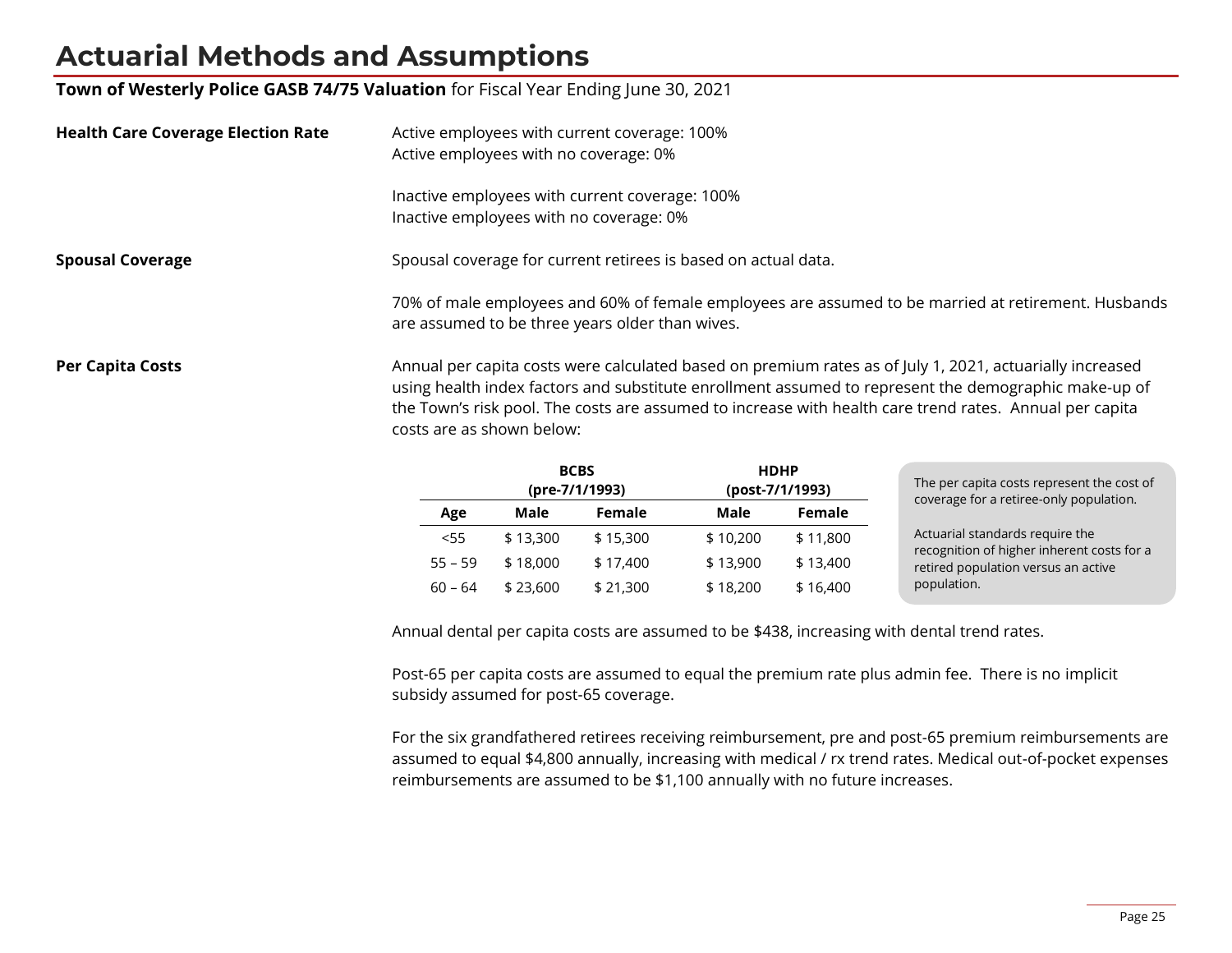#### **Town of Westerly Police GASB 74/75 Valuation** for Fiscal Year Ending June 30, 2021

**Explicit Subsidy** The difference between (a) the premium rate and (b) the retiree contribution. Below is an example of the monthly explicit subsidies for a police officer hired on/after July 1, 1993 enrolled in HDHP plan.

|         | Premium    | <b>Retiree</b>            | <b>Explicit</b> |  |
|---------|------------|---------------------------|-----------------|--|
|         | Rate       | Contribution <sup>1</sup> | <b>Subsidy</b>  |  |
|         | А          | в                         | $C = A - B$     |  |
| Retiree | 800.18     | \$140.03                  | \$660.15        |  |
| Spouse  | \$1,195.15 | \$695.15                  | \$500.00        |  |

**Implicit Subsidy** The difference between (a) the per capita cost and (b) the premium rate. Below is an example of the monthly implicit subsidies for a male retiree age 60 with spouse of the same age enrolled in the HDHP plan.

| Per Capita<br>Cost | Premium<br>Rate | Implicit<br><b>Subsidy</b> |  |  |
|--------------------|-----------------|----------------------------|--|--|
| А                  | в               | $C = A - B$                |  |  |
| \$1,516.67         | 800.18          | \$716.49                   |  |  |
| \$1,366.67         | \$1,195.15      | \$171.52                   |  |  |
|                    |                 |                            |  |  |

All employers that utilize premium rates based on blended active/retiree claims experience will have an implicit subsidy. There is an exception for Medicare plans using a true community-rated premium rate.

**GASB Subsidy Breakdown**

**GASB Subsidy Breakdown** Below is a breakdown of the GASB 75 monthly total cost for a male retiree age 60 hired on/after July 1, 1993 and his spouse of the same age enrolled in the HDHP plan.

|                      | <b>Retiree</b> | <b>Spouse</b>  |
|----------------------|----------------|----------------|
| Retiree contribution | \$<br>140.03   | \$<br>695.15   |
| Explicit subsidy     | \$<br>660.15   | \$<br>500.00   |
| Implicit subsidy     | \$<br>716.49   | \$<br>171.52   |
| Total monthly cost   | 1,516.67       | \$<br>1,366.67 |



Retiree contribution **Explicit subsidy Implicit subsidy** 

<sup>&</sup>lt;sup>1</sup> Limited to premium rates for illustration purposes.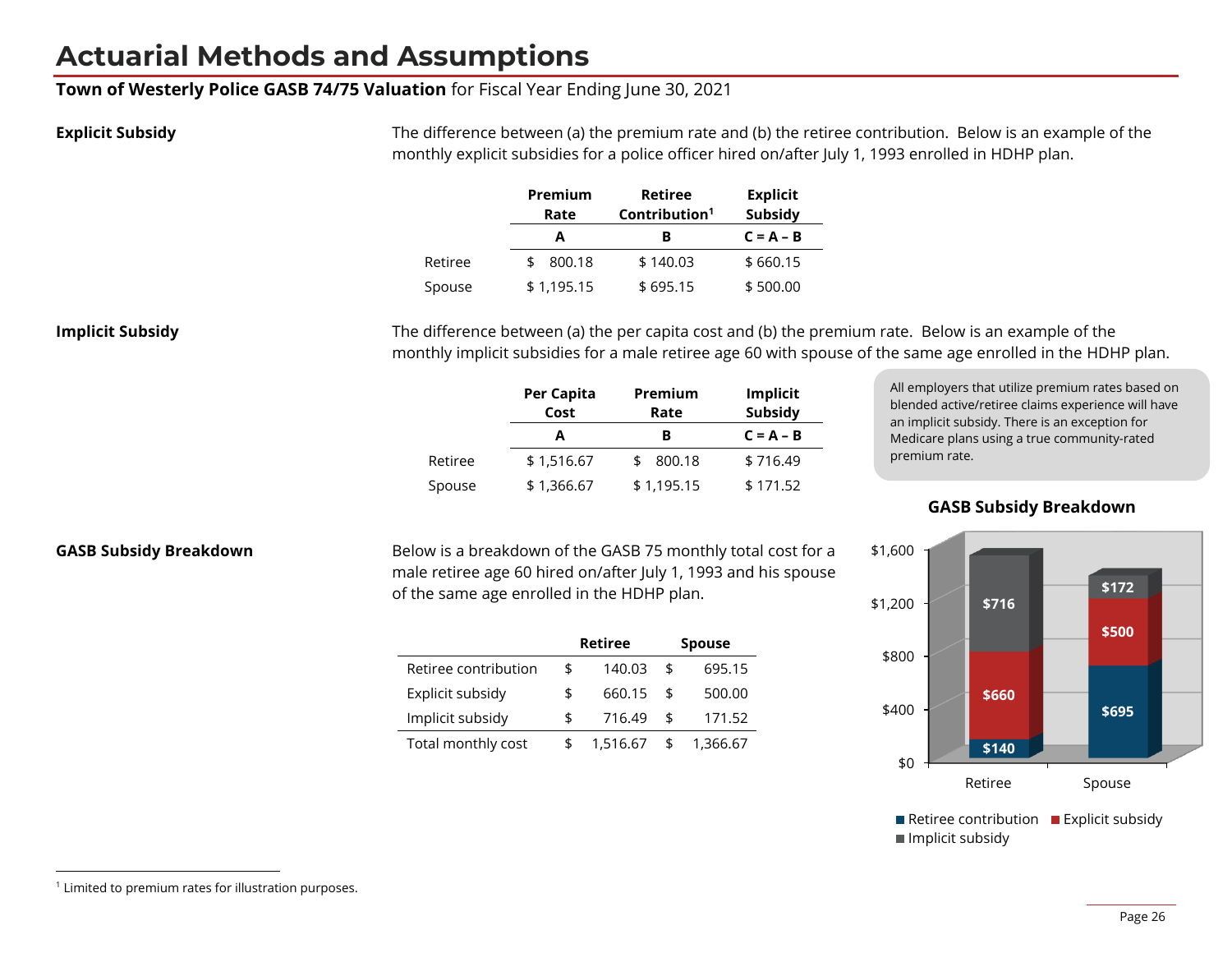# **APPENDIX**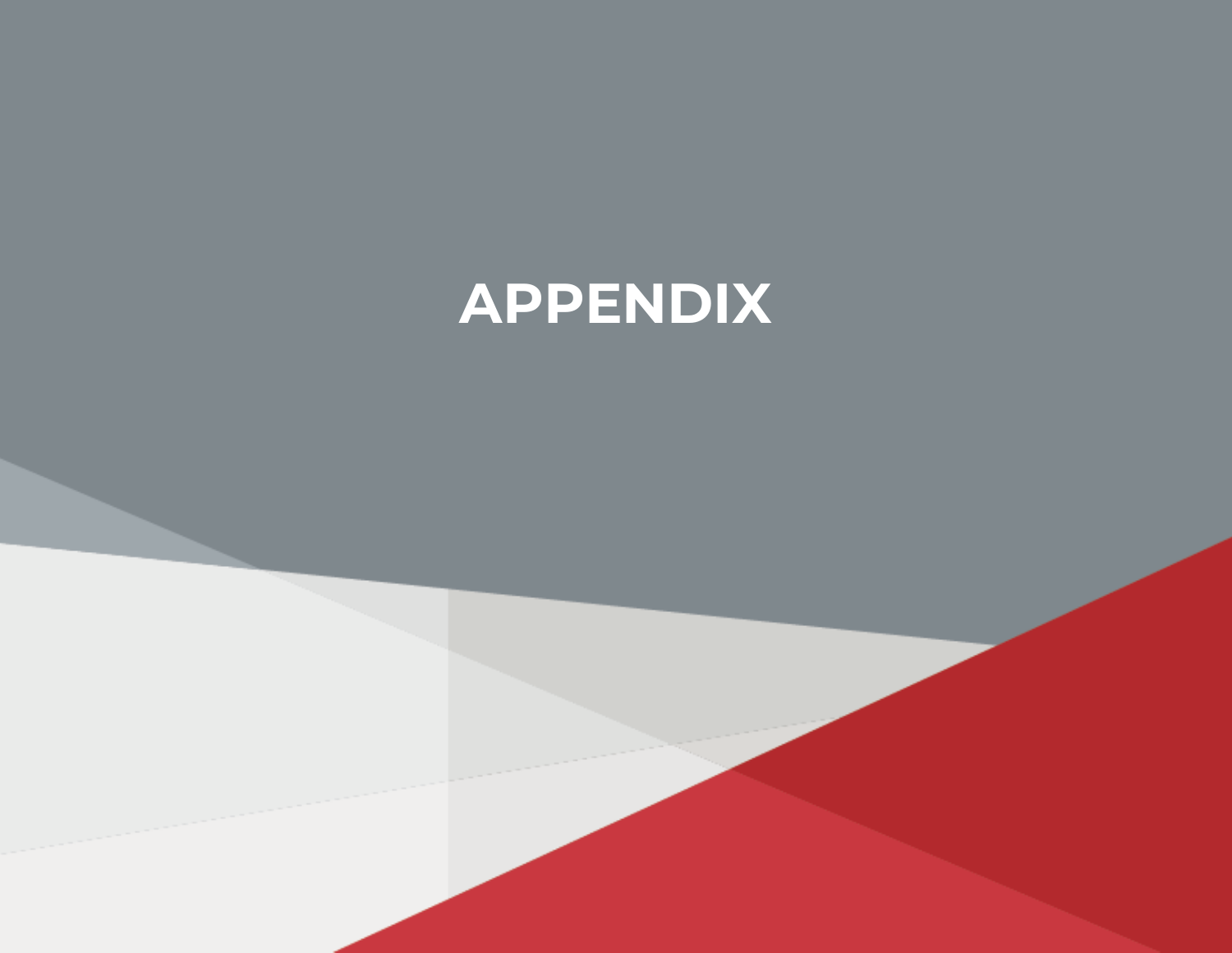## **Appendix**

**Town of Westerly Police GASB 74/75 Valuation** for Fiscal Year Ending June 30, 2021

### **Comparison of Participant Demographic Information**

The active participants' number below may include active employees who currently have no health care coverage. Refer to Summary of Participants section for an accurate breakdown of active employees with and without coverage.

|                             | As of June 30, 2019 | As of June 30, 2021 |
|-----------------------------|---------------------|---------------------|
| <b>Active Participants</b>  | 44                  | 47                  |
|                             |                     |                     |
| <b>Retired Participants</b> | 48                  | 55                  |
|                             |                     |                     |
| Averages for Active         |                     |                     |
| Age                         | 39.5                | 37.9                |
| Service                     | 13.0                | 11.4                |
|                             |                     |                     |
| Averages for Inactive       |                     |                     |
| Age                         | 62.2                | 63.2                |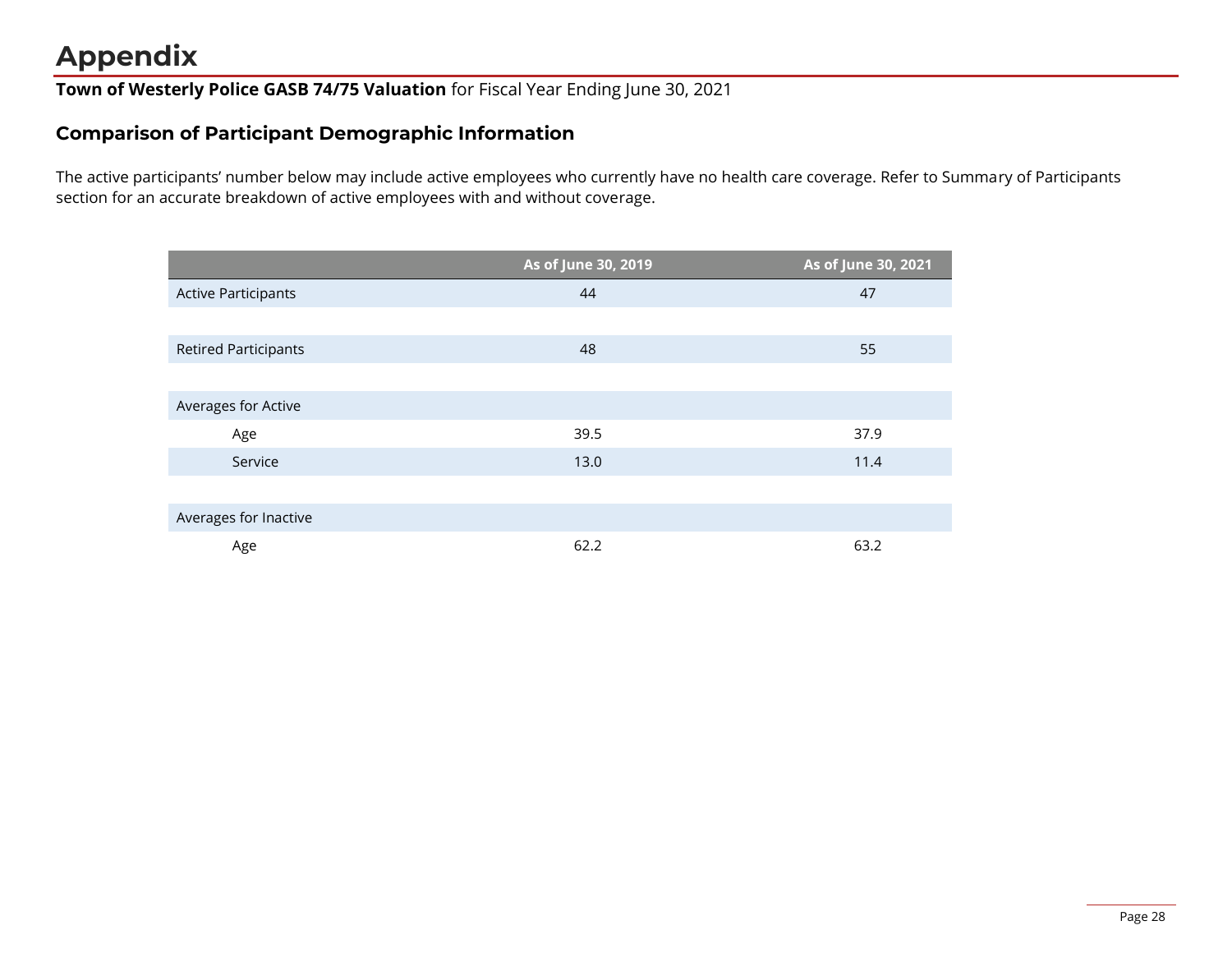## **Appendix**

**Town of Westerly Police GASB 74/75 Valuation** for Fiscal Year Ending June 30, 2021

### **Detailed Actuary's Notes**

The following assumptions have been updated:

- 1. Mortality table has been updated from SOA Pub-2010 Public Safety Headcount Weighted Table fully generational using Scale MP-2019 to Scale MP-2020 for healthy police retirees and SOA Pub-2010 Continuing Survivor Headcount Weighted Mortality Table fully generational using Scale MP-2019 to Scale MP-2020 for surviving spouses. The impact of this change was a slight decrease in the Town's liability.
- 2. Health care trend rates for medical/rx benefits have been changed to an initial rate of 8.0% decreasing by 0.50% annually to an ultimate rate of 4.5%. This change caused an increase in the Town's liability.
- 3. Termination rates were updated to reflect the most recent Town of Westerly Police Pension Experience Study as of June 30, 2021. This change resulted in a slight decrease in liabilities.
- 4. The inflation rate was updated from 3% to 2%. This change caused a slight increase in liabilities.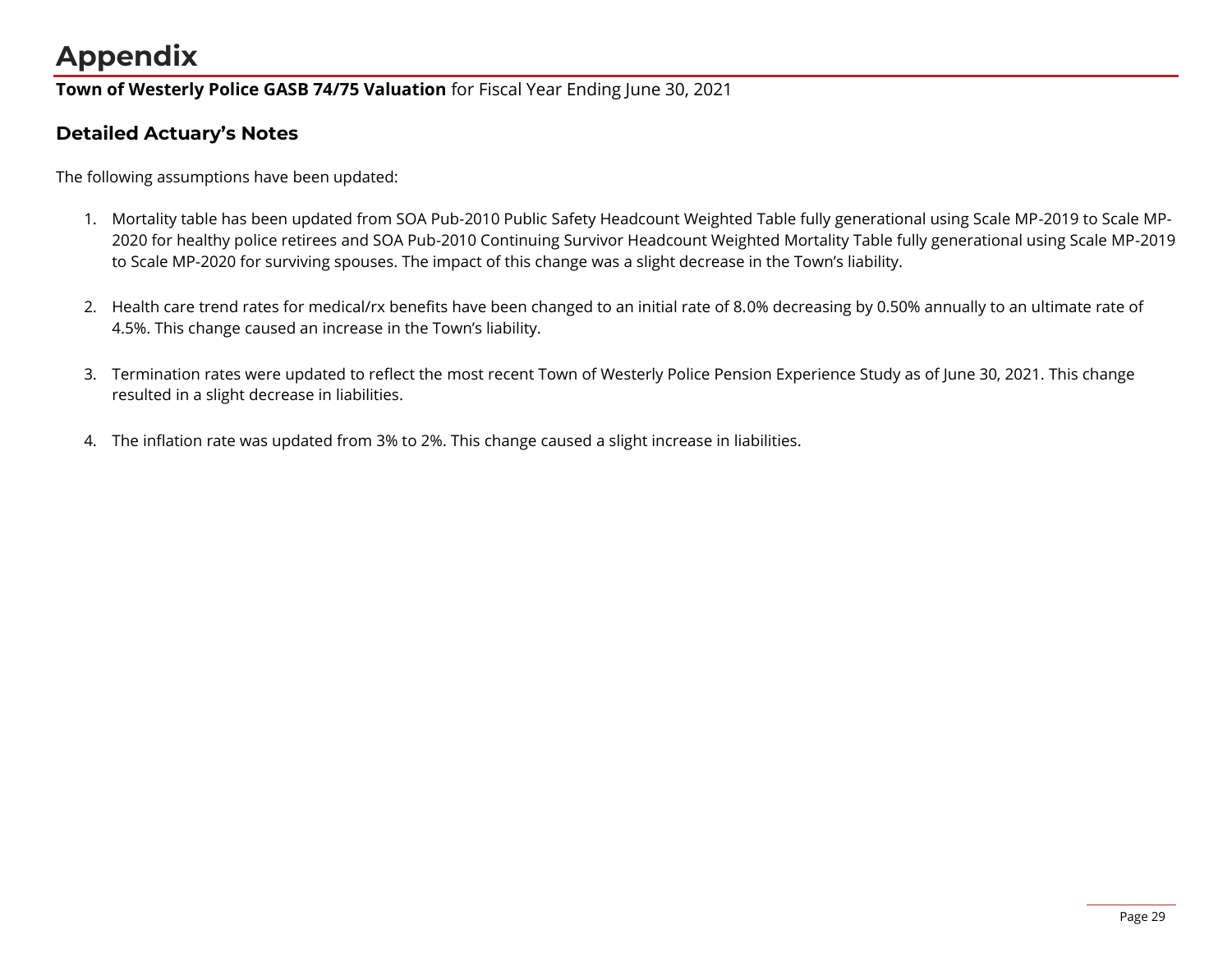# **GLOSSARY**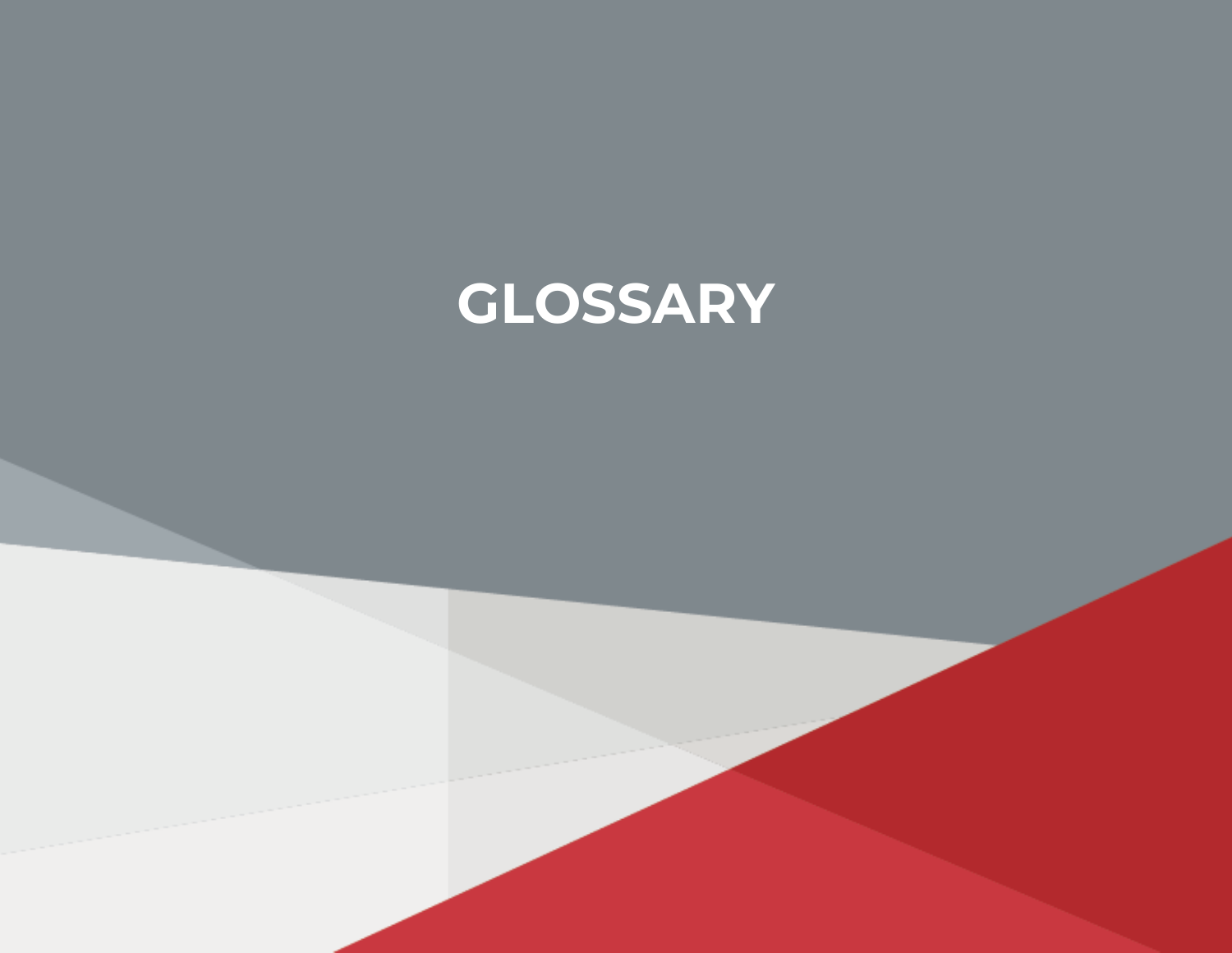### **Glossary – Decrements Exhibit**

#### **Town of Westerly Police GASB 74/75 Valuation** for Fiscal Year Ending June 30, 2021

The table below illustrates how actuarial assumptions can affect a long-term projection of future liabilities. Starting with 100 employees at age 35, the illustrated actuarial assumptions show that 44.43 employees out of the original 100 are expected to retire and could elect retiree health benefits at age 55.

| Age | #<br><b>Remaining</b><br><b>Employees</b> | # of<br><b>Terminations</b><br>per Year <sup>2</sup> | # of Retirements<br>per Year | <b>Total</b><br><b>Decrements</b> | Age | #<br><b>Remaining</b><br><b>Employees</b> | # of<br><b>Terminations</b><br>per Year | # of Retirements<br>per Year | <b>Total</b><br><b>Decreme</b> |
|-----|-------------------------------------------|------------------------------------------------------|------------------------------|-----------------------------------|-----|-------------------------------------------|-----------------------------------------|------------------------------|--------------------------------|
| 35  | 100.000                                   | 6.276                                                | 0.000                        | 6.276                             | 46  | 55.938                                    | 2.085                                   | 0.000                        | 2.085                          |
| 36  | 93.724                                    | 5.677                                                | 0.000                        | 5.677                             | 47  | 53.853                                    | 1.866                                   | 0.000                        | 1.866                          |
| 37  | 88.047                                    | 5.136                                                | 0.000                        | 5.136                             | 48  | 51.987                                    | 1.656                                   | 0.000                        | 1.656                          |
| 38  | 82.911                                    | 4.648                                                | 0.000                        | 4.648                             | 49  | 50.331                                    | 1.452                                   | 0.000                        | 1.452                          |
| 39  | 78.262                                    | 4.209                                                | 0.000                        | 4.209                             | 50  | 48.880                                    | 1.253                                   | 0.000                        | 1.253                          |
| 40  | 74.053                                    | 3.814                                                | 0.000                        | 3.814                             | 51  | 47.627                                    | 1.060                                   | 0.000                        | 1.060                          |
| 41  | 70.239                                    | 3.456                                                | 0.000                        | 3.456                             | 52  | 46.567                                    | 0.877                                   | 0.000                        | 0.877                          |
| 42  | 66.783                                    | 3.131                                                | 0.000                        | 3.131                             | 53  | 45.690                                    | 0.707                                   | 0.000                        | 0.707                          |
| 43  | 63.652                                    | 2.835                                                | 0.000                        | 2.835                             | 54  | 44.983                                    | 0.553                                   | 0.000                        | 0.553                          |
| 44  | 60.817                                    | 2.564                                                | 0.000                        | 2.564                             | 55  | 44.430                                    | 0.000                                   | 44.430                       | 44.430                         |
| 45  | 58.253                                    | 2.316                                                | 0.000                        | 2.316                             |     |                                           |                                         |                              |                                |

| Age | #<br><b>Remaining</b><br><b>Employees</b> | # of<br><b>Terminations</b><br>per Year | # of Retirements<br>per Year | <b>Total</b><br><b>Decrements</b> |
|-----|-------------------------------------------|-----------------------------------------|------------------------------|-----------------------------------|
| 46  | 55.938                                    | 2.085                                   | 0.000                        | 2.085                             |
| 47  | 53.853                                    | 1.866                                   | 0.000                        | 1.866                             |
| 48  | 51.987                                    | 1.656                                   | 0.000                        | 1.656                             |
| 49  | 50.331                                    | 1.452                                   | 0.000                        | 1.452                             |
| 50  | 48.880                                    | 1.253                                   | 0.000                        | 1.253                             |
| 51  | 47.627                                    | 1.060                                   | 0.000                        | 1.060                             |
| 52  | 46.567                                    | 0.877                                   | 0.000                        | 0.877                             |
| 53  | 45.690                                    | 0.707                                   | 0.000                        | 0.707                             |
| 54  | 44.983                                    | 0.553                                   | 0.000                        | 0.553                             |
| 55  | 44.430                                    | 0.000                                   | 44.430                       | 44.430                            |



 $2$  The above rates are illustrative rates and are not used in our GASB calculations.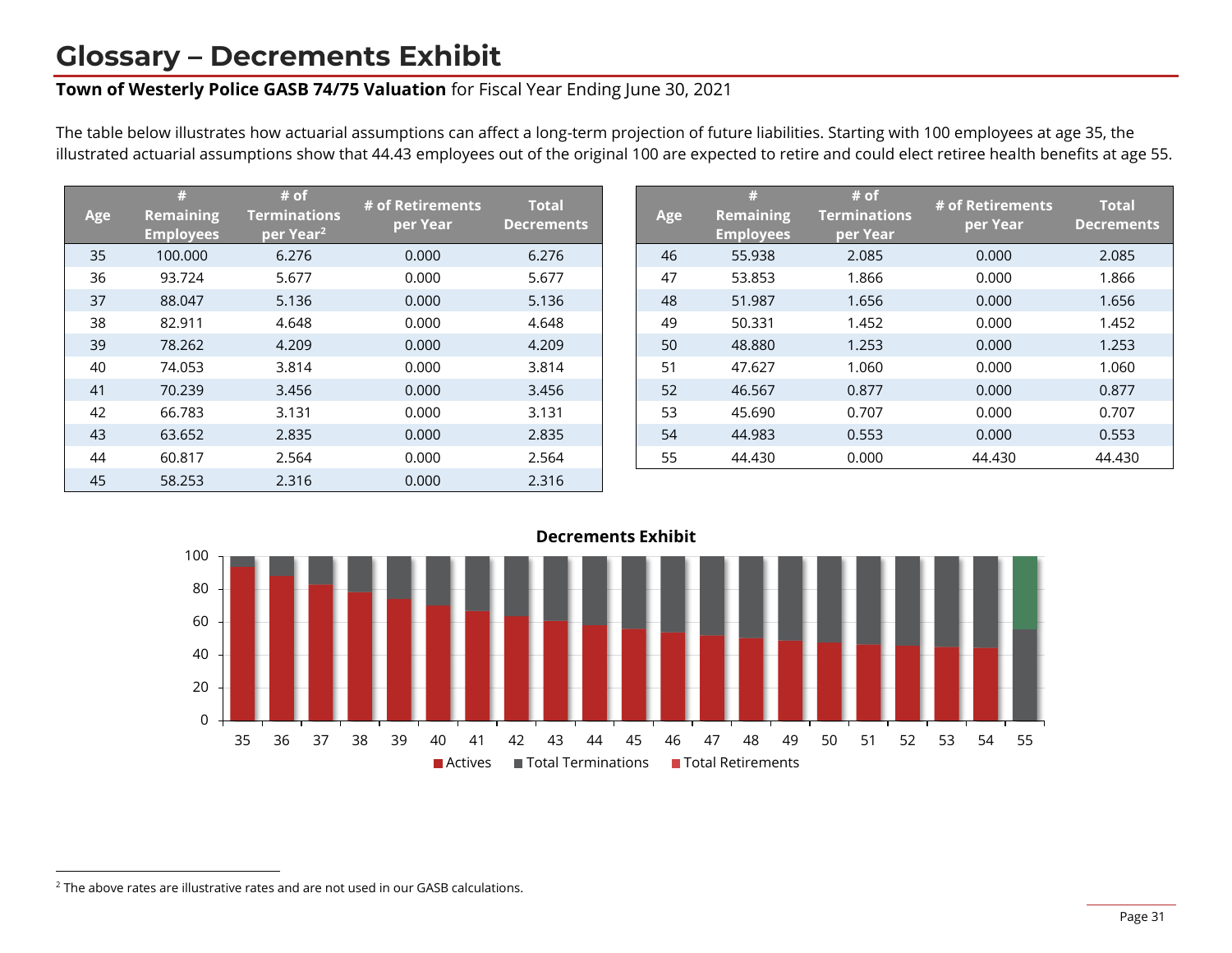### **Glossary – Retirement Rates Exhibit**

#### **Town of Westerly Police GASB 74/75 Valuation** for Fiscal Year Ending June 30, 2021

The table below illustrates how actuarial assumptions can affect a long-term projection of future liabilities. The illustrated retirement rates show the number of employees who are assumed to retire annually based on 100 employees age 55 who are eligible for retiree health care coverage. The average age at retirement is 62.0.

| <b>Age</b> | <b>Active</b><br><b>Employees</b><br><b>BOY</b> | <b>Annual</b><br><b>Retirement</b><br>Rates* | #<br><b>Retirements</b><br>per Year | <b>Active</b><br><b>Employees</b><br><b>EOY</b> |
|------------|-------------------------------------------------|----------------------------------------------|-------------------------------------|-------------------------------------------------|
| 55         | 100.000                                         | 5.0%                                         | 5.000                               | 95.000                                          |
| 56         | 95.000                                          | 5.0%                                         | 4.750                               | 90.250                                          |
| 57         | 90.250                                          | 5.0%                                         | 4.513                               | 85.738                                          |
| 58         | 85.738                                          | 5.0%                                         | 4.287                               | 81.451                                          |
| 59         | 81.451                                          | 5.0%                                         | 4.073                               | 77.378                                          |
| 60         | 77.378                                          | 5.0%                                         | 3.869                               | 73.509                                          |
| 61         | 73.509                                          | 5.0%                                         | 3.675                               | 69.834                                          |
| 62         | 69.834                                          | 30.0%                                        | 20.950                              | 48.884                                          |
| 63         | 48.884                                          | 15.0%                                        | 7.333                               | 41.551                                          |
| 64         | 41.551                                          | 15.0%                                        | 6.233                               | 35.318                                          |
| 65         | 35.318                                          | 100.0%                                       | 35.318                              | 0.000                                           |

\* The above rates are illustrative rates and are not used in our GASB calculations.

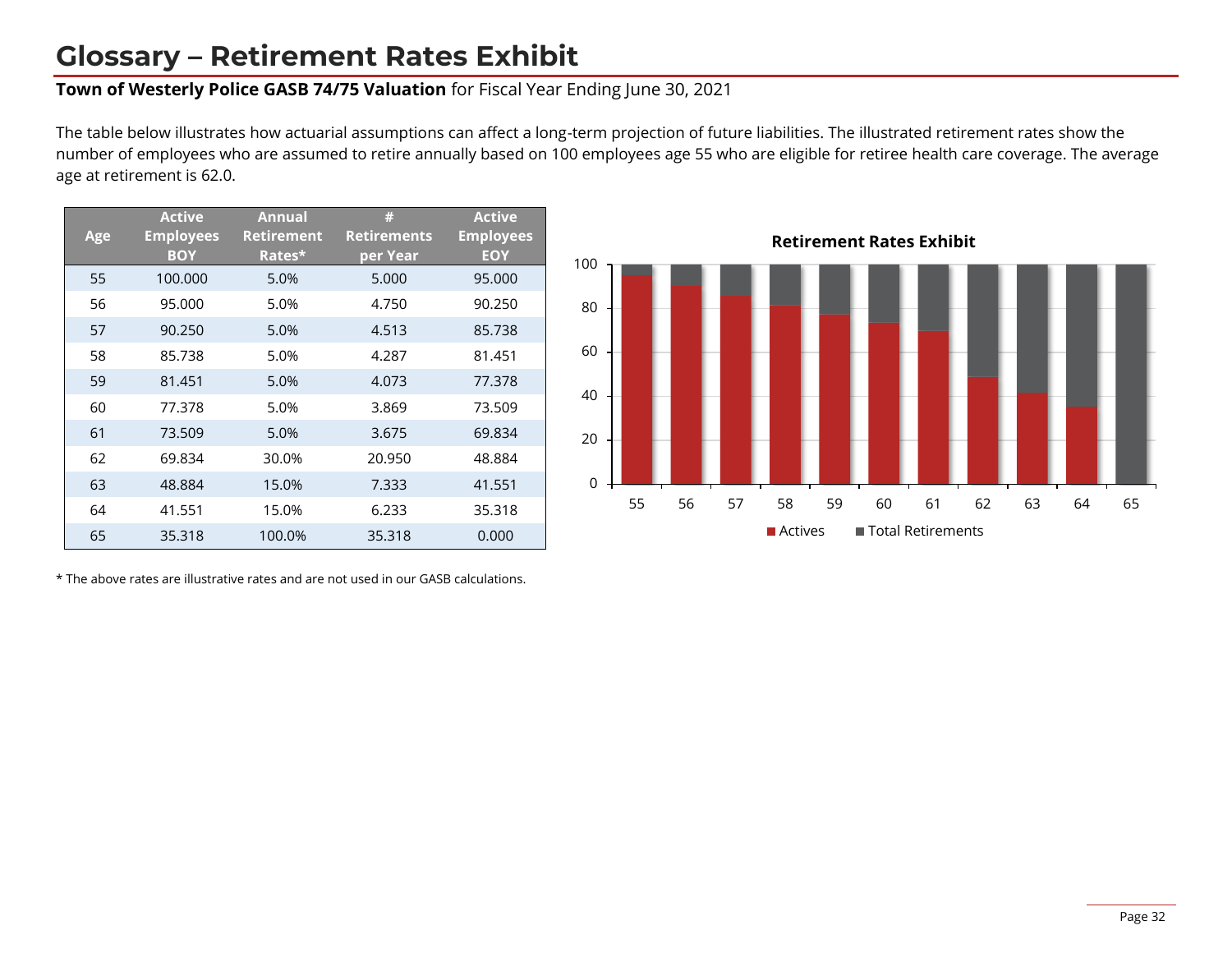## **Glossary – Definitions**

#### **Town of Westerly Police GASB 74/75 Valuation** for Fiscal Year Ending June 30, 2021

GASB 75 defines several unique terms not commonly employed in the funding of pension and retiree health plans. The definitions of the terms used in the GASB actuarial valuations are noted below.

- 1. **Actuarial Assumptions** Assumptions as to the occurrence of future events affecting health care costs, such as: mortality, withdrawal, disablement and retirement; changes in compensation and Government provided health care benefits; rates of investment earnings and asset appreciation or depreciation; procedures used to determine the Actuarial Value of Assets; characteristics of future entrants for Open Group Actuarial Cost Methods; and other relevant items.
- 2. **Actuarial Cost Method** A procedure for determining the Actuarial Present Value of Future Benefits and expenses and for developing an actuarially equivalent allocation of such value to time periods, usually in the form of a Service Cost and a Total OPEB Liability.
- 3. **Actuarially Determined Contribution** A target or recommended contribution to a defined benefit OPEB plan for the reporting period, determined in accordance with the parameters and in conformity with Actuarial Standards of Practice.
- 4. **Actuarial Present Value**  The value of an amount or series of amounts payable or receivable at various times, determined as of a given date by the application of a particular set of Actuarial Assumptions. For purposes of this standard, each such amount or series of amounts is:
	- a. adjusted for the probable financial effect of certain intervening events (such as changes in compensation levels, Social Security, marital status, etc.);
	- b. multiplied by the probability of the occurrence of an event (such as survival, death, disability, termination of employment, etc.) on which the payment is conditioned; and
	- c. discounted according to an assumed rate (or rates) of return to reflect the time value of money.
- 5. **Deferred Outflow / (Inflow) of Resources** represents the following items that have not been recognized in the OPEB Expense:
	- a. Differences between expected and actual experience of the OPEB plan
	- b. Changes in assumptions
	- c. Differences between projected and actual earnings in OPEB plan investments (for funded plans only)
- 6. **Explicit Subsidy** The difference between (a) the amounts required to be contributed by the retirees based on the premium rates and (b) actual cash contribution made by the employer.
- 7. **Funded Ratio** The actuarial value of assets expressed as a percentage of the Total OPEB Liability.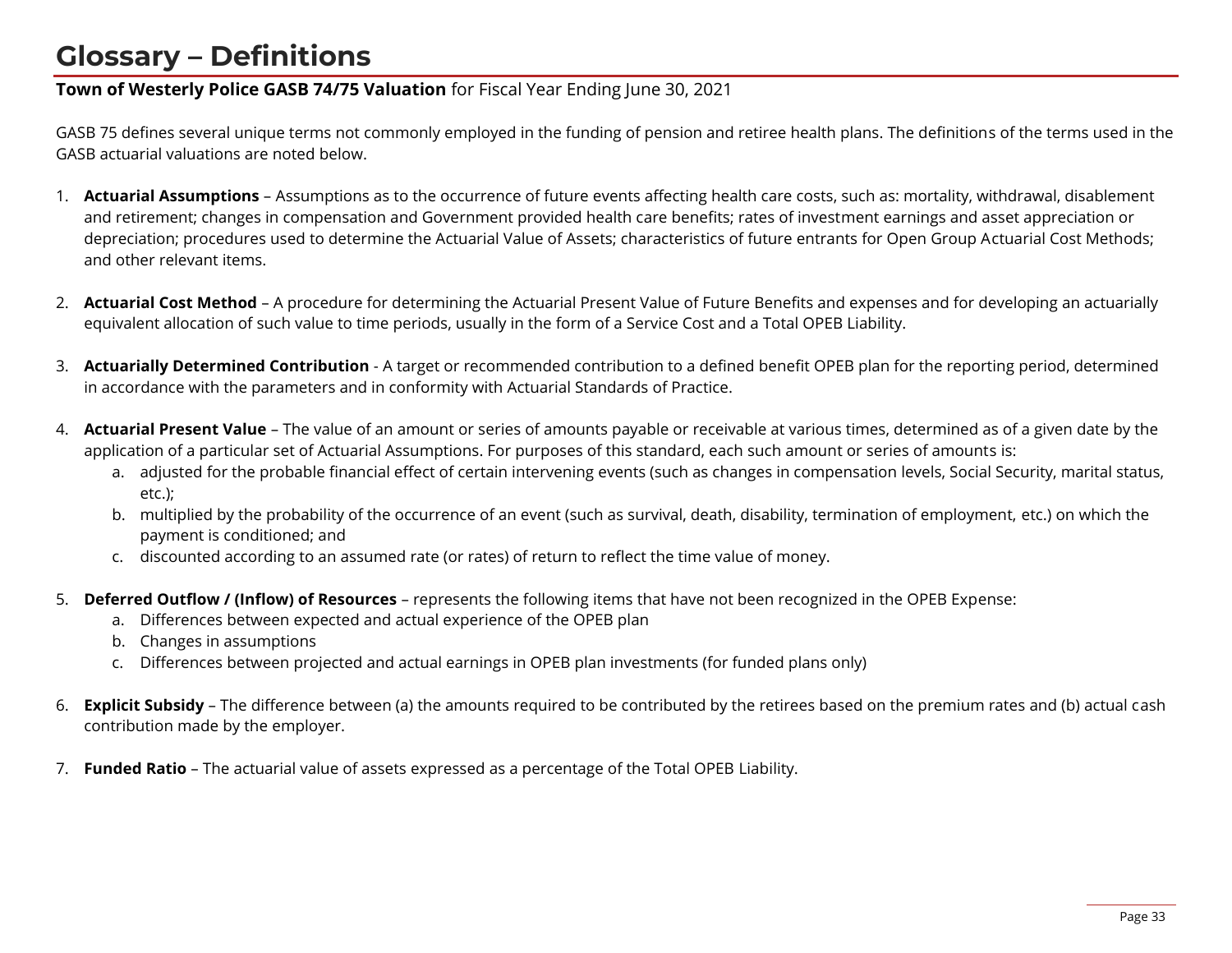## **Glossary – Definitions**

#### **Town of Westerly Police GASB 74/75 Valuation** for Fiscal Year Ending June 30, 2021

- 8. **Healthcare Cost Trend Rate** The rate of change in the per capita health claims costs over time as a result of factors such as medical inflation, utilization of healthcare services, plan design, and technological developments.
- 9. **Implicit Subsidy** In an experience-rated healthcare plan that includes both active employees and retirees with blended premium rates for all plan members, the difference between (a) the age-adjusted premiums approximating claim costs for retirees in the group (which, because of the effect of age on claim costs, generally will be higher than the blended premium rates for all group members) and (b) the amounts required to be contributed by the retirees.
- 10. **OPEB** Benefits (such as death benefits, life insurance, disability, and long-term care) that are paid in the period after employment and that are provided separately from a pension plan, as well as healthcare benefits paid in the period after employment, regardless of the manner in which they are provided. OPEB does not include termination benefits or termination payments for sick leave.
- 11. **OPEB Expense** Changes in the Net OPEB Liability in the current reporting period, which includes Service Cost, interest cost, changes of benefit terms, expected earnings on OPEB Plan investments, reduction of active employees' contributions, OPEB plan administrative expenses, and current period recognition of Deferred Outflows / (Inflows) of Resources.
- 12. **Pay-as-you-go** A method of financing a benefit plan under which the contributions to the plan are generally made at about the same time and in about the same amount as benefit payments and expenses becoming due.
- 13. **Per Capita Costs** The current cost of providing postretirement health care benefits for one year at each age from the youngest age to the oldest age at which plan participants are expected to receive benefits under the plan.
- 14. **Present Value of Future Benefits**  Total projected benefits include all benefits estimated to be payable to plan members (retirees and beneficiaries, terminated employees entitled to benefits but not yet receiving them, and current active members) as a result of their service through the valuation date and their expected future service. The actuarial present value of total projected benefits as of the valuation date is the present value of the cost to finance benefits payable in the future, discounted to reflect the expected effects of the time value (present value) of money and the probabilities of payment. Expressed another way, it is the amount that would have to be invested on the valuation date so that the amount invested plus investment earnings will provide sufficient assets to pay total projected benefits when due.
- 15. **Real Rate of Return** the rate of return on an investment after adjustment to eliminate inflation.